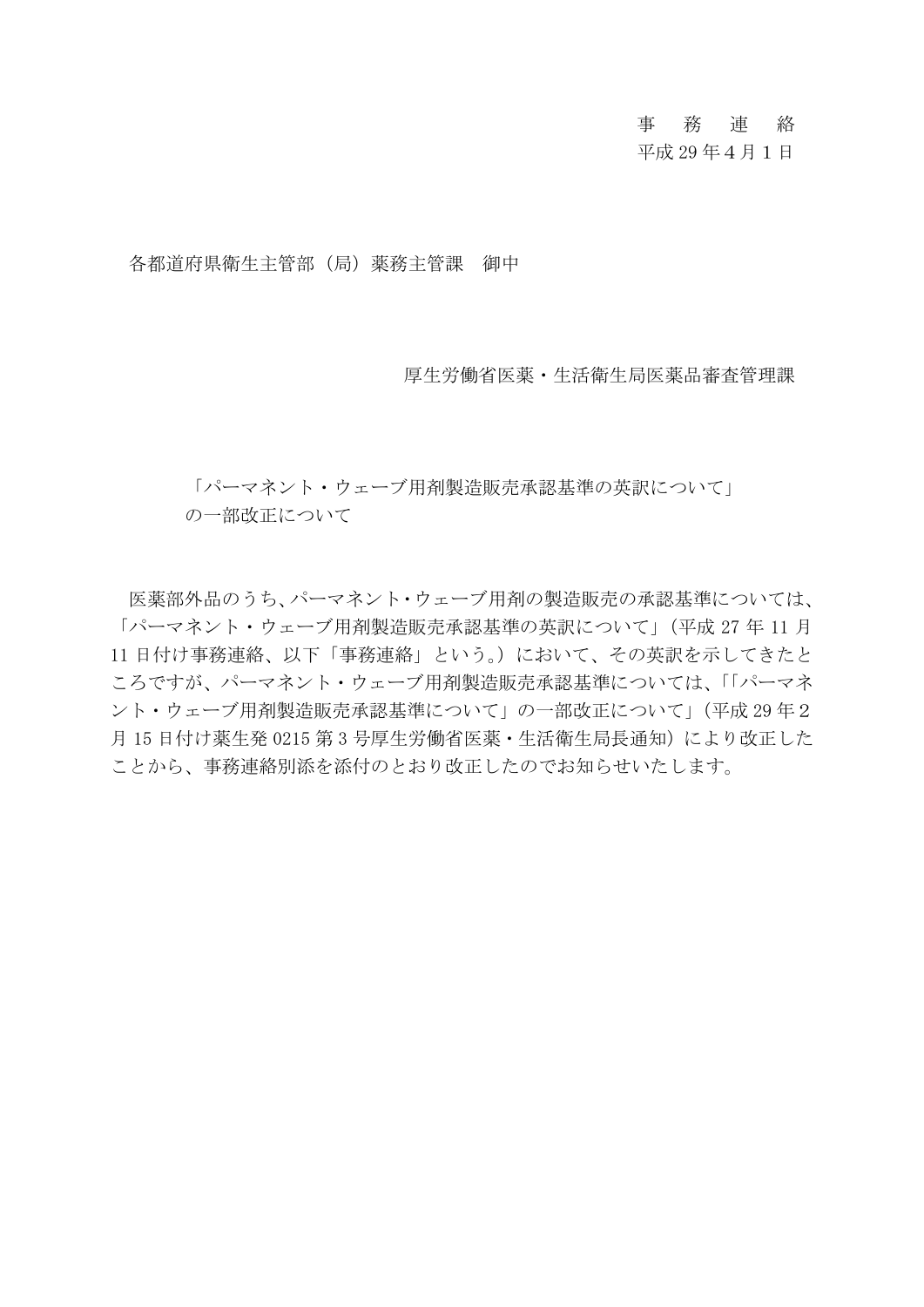Provisional Translation from Japanese Original

Mar 25, 2015 Notification PFSB No.0325-35 (Apr 1, 2017, Partial Revision)

# The Standards for Marketing Approval of Permanent Wave Agents

# 1. Scope of the standards

The standards shall apply to external preparations for hair (except leg/arm hair and eyebrow/eyelash) intended to be used for "creating and preserving waves in the hair" or "straightening the frizzy, curly or wavy hairs, and preserving that condition"; these preparations are hereinafter referred to as "permanent wave agents", regardless of ingredients contained therein.

# 2. Standards

The standards for marketing approval of permanent wave agents (hereinafter referred to as "standards for approval") are as follows.

For permanent wave agents that do not meet the standards, documents regarding its efficacy, safety, and ingredient formulation, purpose, etc. shall be submitted for review.

# (1) Types of active ingredients

Active ingredients which are permitted to be used shall be those listed in the attached Table 2 and their corresponding usage classification shall be listed in the attached Table 1.

A. Dual-step Cold or Tepid Permanent Wave Agents containing thioglycolic acid and/or its salt as active ingredients

The preparation shall contain at least one or more active ingredients listed in Column I of the attached Table 2 as the first agent and at least one or more active ingredients listed in either A or B of Column III of the same Table as the second agent.

B. Dual-step Cold or Tepid Permanent Wave Agents containing cysteine, its salt and/or acetylcysteine as active ingredients

The preparation shall contain at least one or more active ingredients listed in Column II of the attached Table 2 as the first agent and at least one or more active ingredients listed in either A or B of Column III of the same Table as the second agent.

C. Single-step Cold Permanent Wave Agents containing thioglycolic acid and/or its salt as active ingredients

The preparation shall contain at least one or more active ingredients listed in Column I of the attached Table 2.

D. Dual-step Permanent Wave Agents with the first agent containing thioglycolic acid and/or its salt as active ingredients (consisting of components to be mixed at use, generating exothermal reaction)

The preparation shall contain at least one or more active ingredients listed in Column I of the attached Table 2 as the first agent (1), at least one or more active ingredients listed in A of Column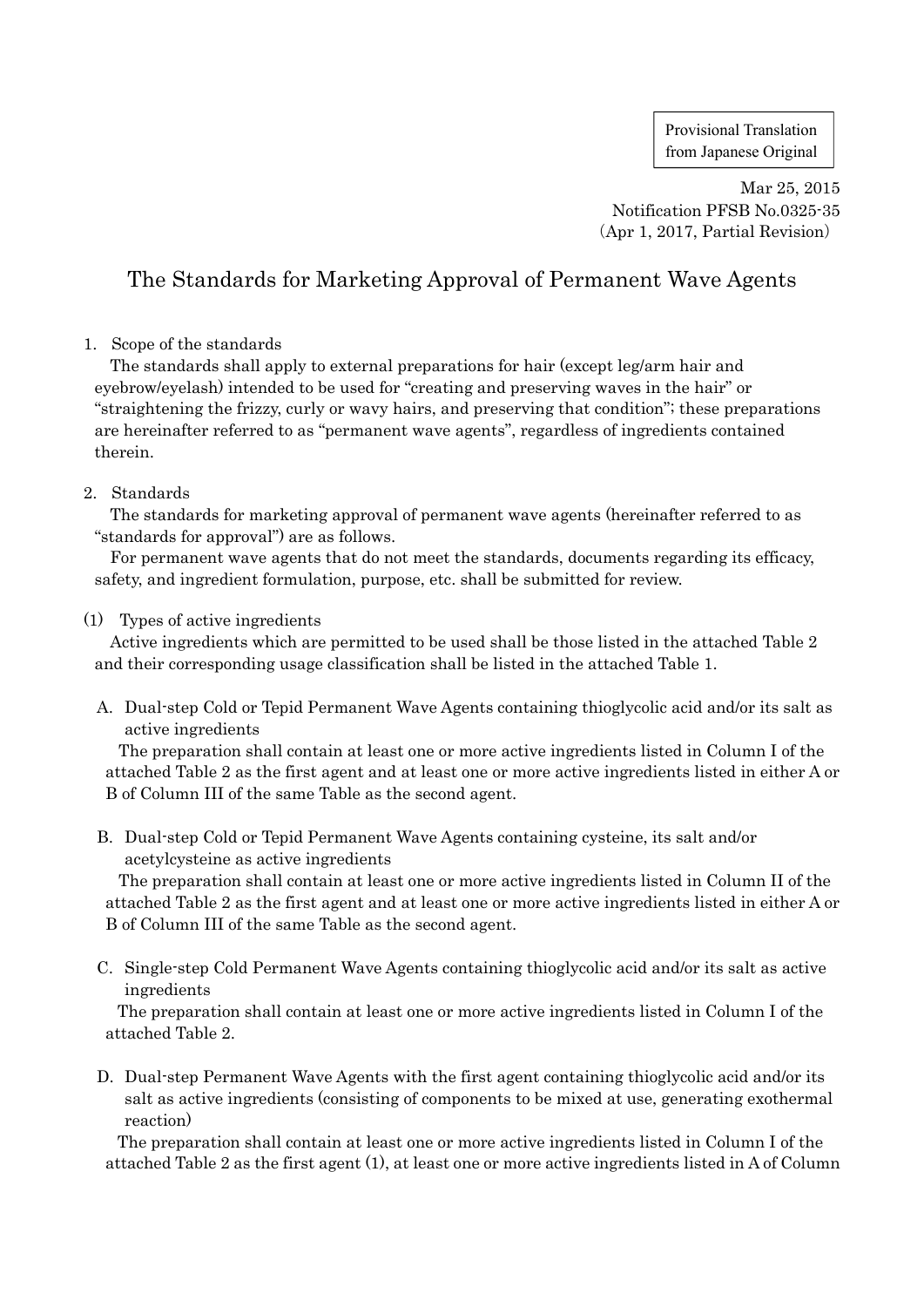III of the same Table as the first agent (2) and at least one or more active ingredients listed in either A or B of Column III of the same Table as the second agent.

E. Dual-step Cold or Dual-Step Tepid Hair Straightening Agents or Dual-step Cold or Dual-Step Tepid (using a high temperature hair-iron) Hair Straightening Agents containing thioglycolic acid and/or its salt as active ingredients

The preparation shall contain at least one or more active ingredients listed in Column I of the attached Table 2 as the first agent and at least one or more active ingredients listed in either A or B of Column III of the same Table as the second agent.

(2) Amounts of active ingredients

The range and the upper limit of the content of active ingredients and the oxidizing activity per dose per person shall be as shown in the attached Table 2.

- (3) Standards of active ingredients The standards of active ingredients shall be as shown in the attached Table 2.
- (4) Types, standards and amounts of additives
- A. Types, standards and amounts of additives shall be as specified by the Director of the Evaluation and Licensing Division, Pharmaceutical and Food Safety Bureau, the Ministry of Health, Labor and Welfare.
- B. If the first agent of Dual-step Cold Permanent Wave Agents, Dual-step Cold Hair Straightening Agents or Dual-step Cold (using a high temperature hair-iron) Hair Straightening Agents contains the active ingredients listed in Column I of the attached Table 2 with a total amount as thioglcolic acid exceeding 7.0%, it shall contain dithiodiglycolic acid and/or its salt with an amount as dithiodiglycolic acid equal to or more than the excess of the active ingredients as thioglycolic acid.
- C. If cysteine, its salt and/or acetylcysteine are contained as additives in preparations with the active ingredients in Column I of the attached Table 2, the total amount of the additives shall be no more than 1.5% as cysteine. In this case, the total reducing power shall not exceed the upper limit of that corresponding to "the reducing substance after boiling under acidic condition".
- D. If thioglycolic acid and/or its salt are contained as additives in preparations with the active ingredients in Column II of the attached Table 2 as additives, the total amount of the additives shall be no more than 1.0% as thioglycolic acid. In this case, the total reducing power shall not exceed the upper limit of that corresponding to "cysteine".
- (5) Each active ingredient listed in the attached Table 2 shall be specified with the standards of the "Japanese Standards of Quasi-Drug Ingredients, Appended Forms I and II" (indicated by "Q" in the Table), the Japan's Specifications and Standards for Food Additives (indicated by "F" in the Table), and the Japanese Industrial Standards (indicated by "J" in the Table), and the attachment of the aforementioned standards may be omitted.
- (6) Product forms

The first agent shall be in liquid, paste, cream or aerosol form etc. The second agent shall be in powder, tablet, liquid, paste, cream or aerosol form etc. They shall not be misidentified to be a medicinal product.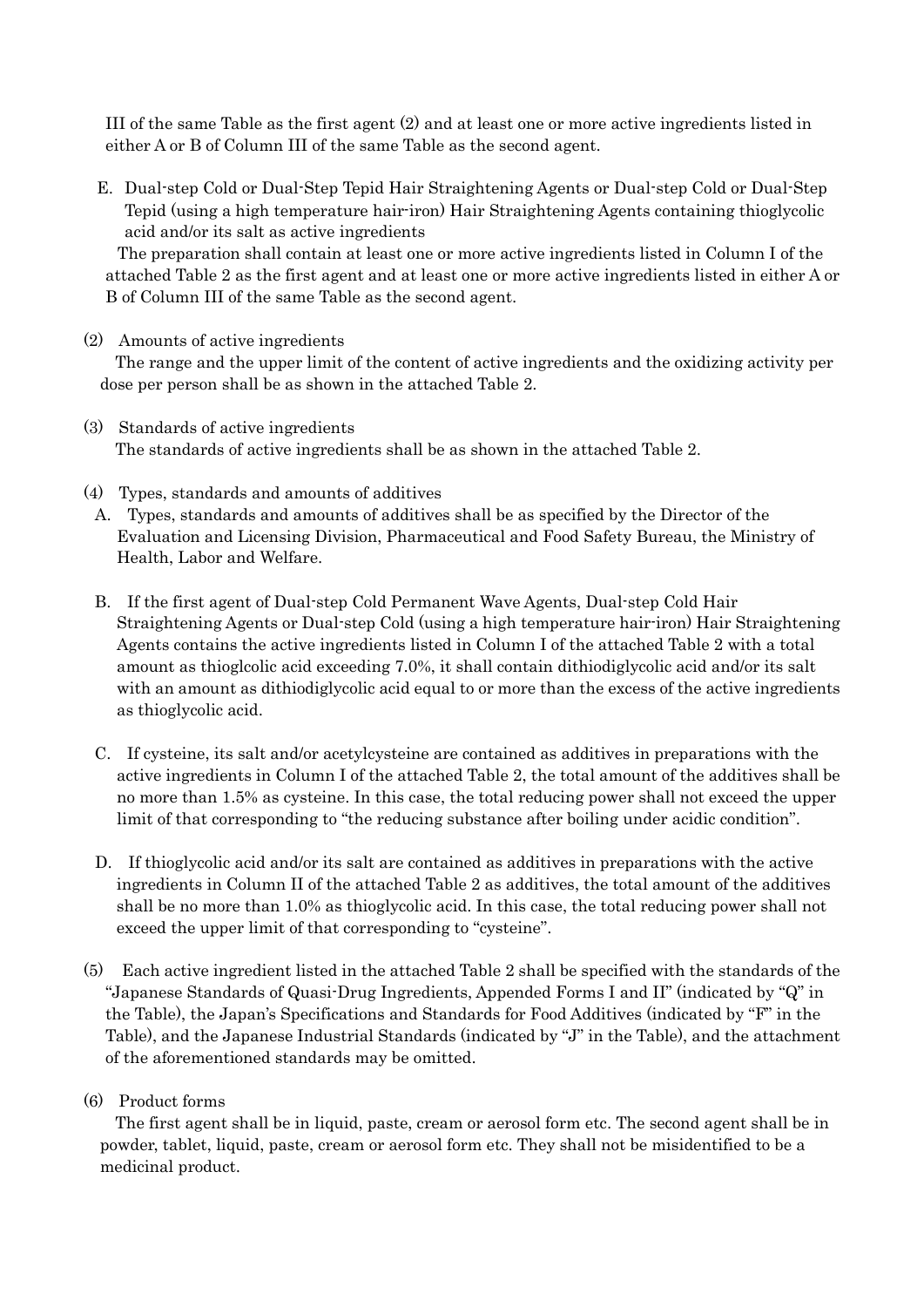# (7) Dosage and administration

Product labels shall clearly indicate the correct dosage and administratiojn, leaving no room for misuse.

# (8) Indications

Product indication shall be selected from "for creating and preserving waves in the hair" or "straightening the frizzy, curly or wavy hairs, and preserving that condition" depending on the intended uses.

(9) Standards and testing methods Preparations shall meet the attached Quality Standards for Permanent Wave Agents.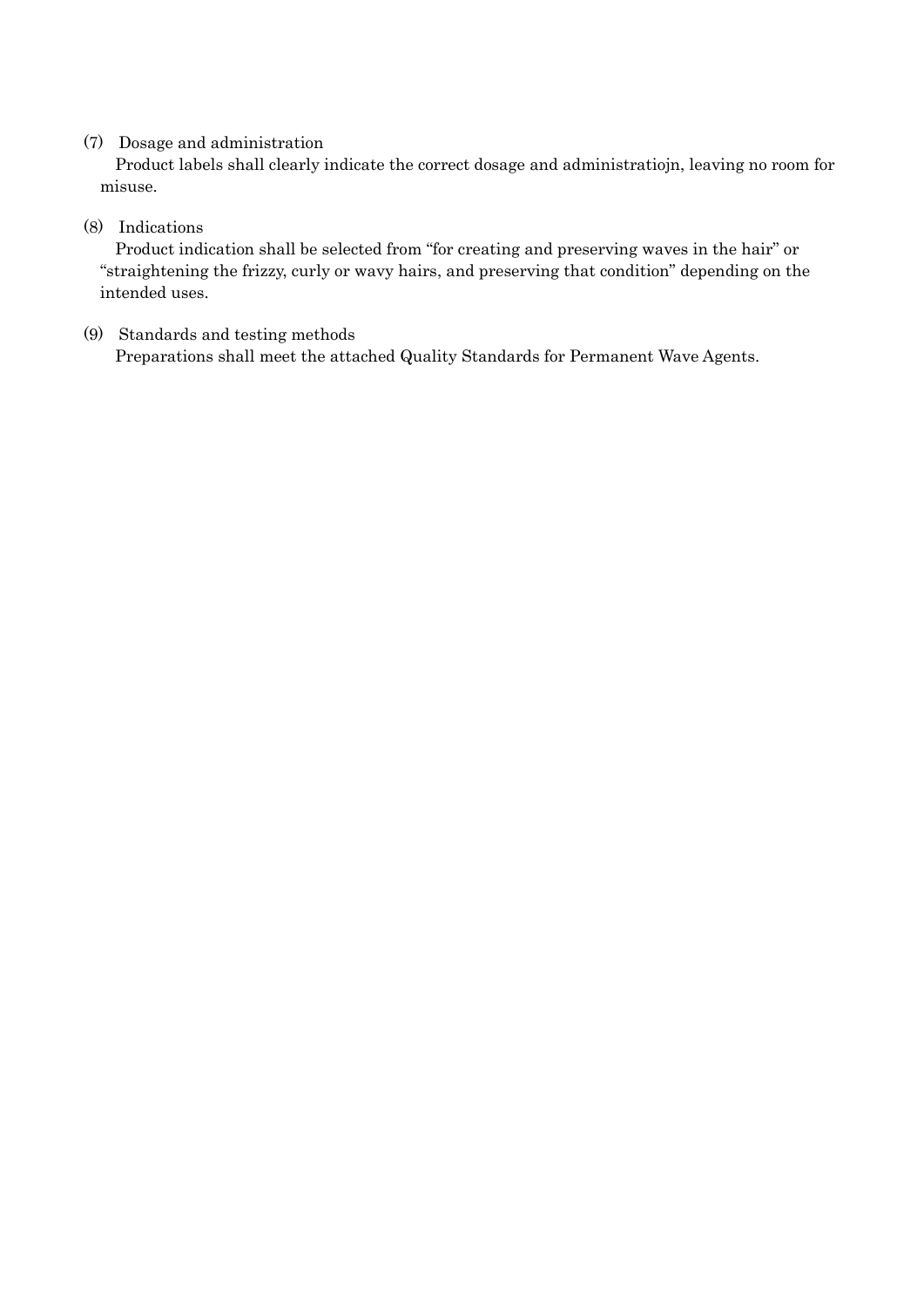| Indication         | Application type                                                       | Classification                                                                                                                                                                                       |                    | Column 1 | Column <sub>II</sub> | $\mathbb{C}$ olumn $\mathbb{H}$<br>B<br>A |
|--------------------|------------------------------------------------------------------------|------------------------------------------------------------------------------------------------------------------------------------------------------------------------------------------------------|--------------------|----------|----------------------|-------------------------------------------|
| Permanent wave     | application or<br>application <sup>※</sup><br>Single item<br>Separated | Dual-step Cold or Tepid Permanent Wave Agents                                                                                                                                                        | First agent        | $\circ$  |                      |                                           |
|                    |                                                                        | containing thioglycolic acid and/or its salt as active<br>ingredients                                                                                                                                | Second agent       |          |                      | O                                         |
|                    |                                                                        | Dual-step Cold or Tepid Permanent Wave Agents                                                                                                                                                        | First agent        |          | $\circ$              |                                           |
|                    |                                                                        | containing cysteine, its salt and/or acetylcysteine as<br>active ingredients                                                                                                                         | Second agent       |          |                      | O                                         |
|                    | Single item application                                                | Single-step Cold Permanent Wave Agents<br>containing thioglycolic acid and/or its salt as active<br>ingredients                                                                                      | First agent        | O        |                      |                                           |
|                    |                                                                        | Dual-step Permanent Wave Agents with the first                                                                                                                                                       | First agent- $(1)$ | $\circ$  |                      |                                           |
|                    |                                                                        | agent containing thioglycolic acid and/or its salt as                                                                                                                                                | First agent- $(2)$ |          |                      | $\circ$                                   |
|                    |                                                                        | active ingredients (consisting of components to be<br>mixed at use, generating exothermal reaction)                                                                                                  | Second agent       |          |                      | O                                         |
| Hair straightening |                                                                        | Dual-step Cold or Dual-step Tepid Hair                                                                                                                                                               | First agent        | O        |                      |                                           |
|                    | application or<br>application <sup>※</sup><br>Single item<br>Separated | Straightening Agents or Dual-step Cold or Dual-step<br>Tepid (using a high temperature hair-iron) Hair<br>Straightening Agents containing thioglycolic acid<br>and/or its salt as active ingredients | Second agent       |          |                      | O                                         |

[Attached Table 1] Classification of active ingredients of Permanent Wave Agents

※ For Professional Use Only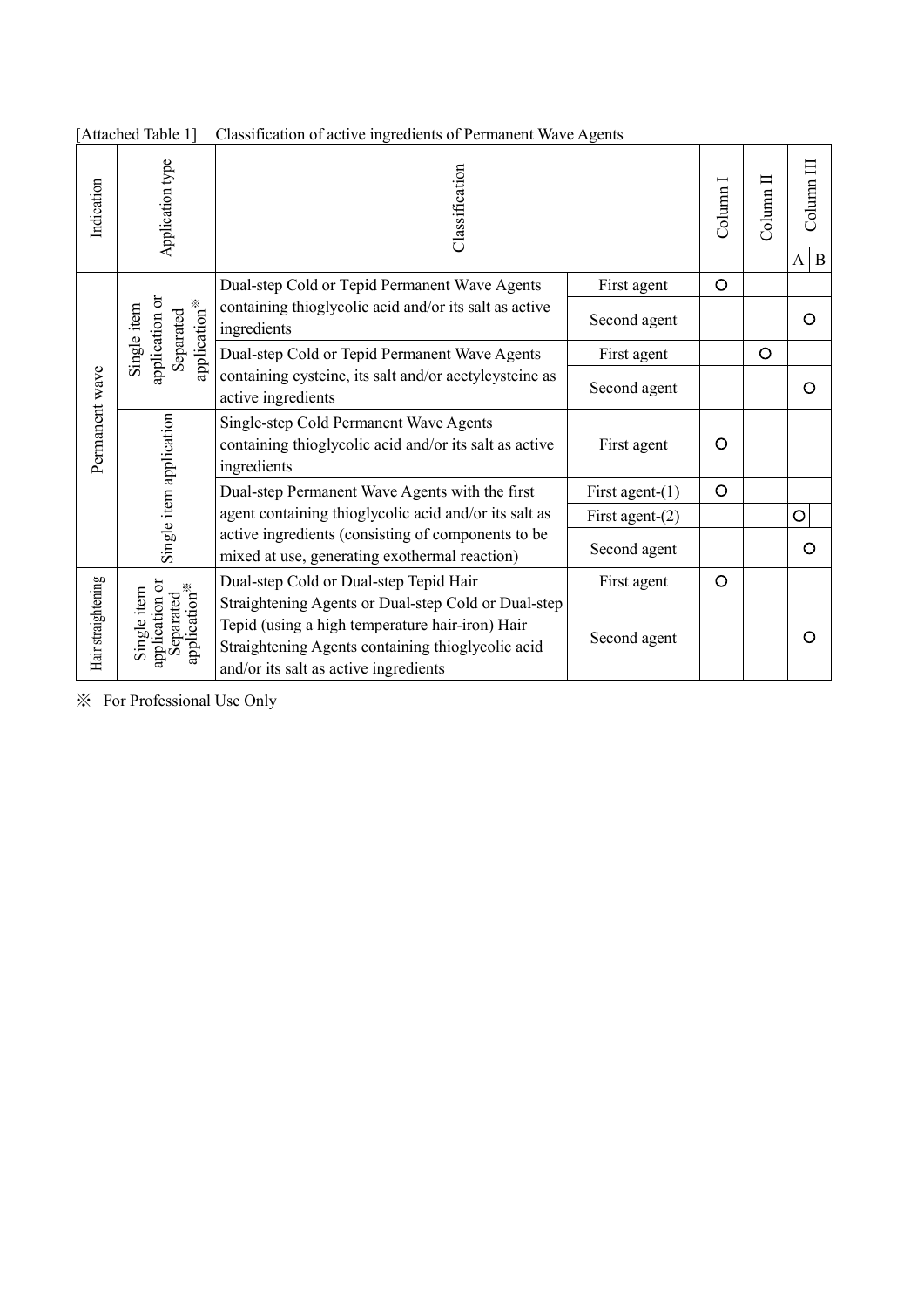|                       |                     |                |                                            | First agent                  |                        |                                     | Second agent                  |                                      |                                                 |                            |
|-----------------------|---------------------|----------------|--------------------------------------------|------------------------------|------------------------|-------------------------------------|-------------------------------|--------------------------------------|-------------------------------------------------|----------------------------|
|                       |                     |                | Name of Components                         | Range of the content $(\% )$ |                        |                                     |                               |                                      |                                                 |                            |
|                       |                     | Standard       |                                            | Dual-<br>step<br>Cold        | Dual-<br>step<br>Tepid | Single-<br>step<br>Co <sub>Id</sub> | Prepare<br>before use         | Upper limit<br>content (%)<br>of the | activity per<br>Oxidizing<br>dose per<br>person | Remarks                    |
|                       |                     | Q              | Thioglycolic acid                          | $2.0 - 11.0$                 | $1.0 - 5.0$            | $3.0 - 3.3$                         | Fist agent<br>(1)<br>8.0-19.0 |                                      |                                                 |                            |
|                       | Column <sub>I</sub> | Q              | Ammonium<br>thioglycolate solution         |                              |                        |                                     |                               |                                      |                                                 | as thioglycolic<br>acid    |
|                       |                     | Q              | Monoethanolamine<br>thioglycolate solution |                              |                        |                                     |                               |                                      |                                                 |                            |
| Column <sub>II</sub>  |                     | Q              | L-Cysteine<br>hydrochloride                |                              | $1.5 - 5.5$            |                                     |                               |                                      |                                                 |                            |
|                       |                     | Q              | DL-Cysteine<br>hydrochloride               | $3.0 - 7.5$                  |                        |                                     |                               |                                      |                                                 |                            |
|                       |                     | Q              | L-Cysteine                                 |                              |                        |                                     |                               |                                      |                                                 | as cysteine                |
|                       |                     | Q              | DL-Cysteine                                |                              |                        |                                     |                               |                                      |                                                 |                            |
|                       |                     | $\overline{F}$ | L-Cysteine<br>Monohydrochloride            |                              |                        |                                     |                               |                                      |                                                 |                            |
|                       |                     | Q              | N-acetyl-L-cysteine                        |                              |                        |                                     |                               |                                      |                                                 |                            |
| Column <sub>III</sub> | $\mathbf{A}$        | F              | Hydrogen peroxide                          |                              |                        |                                     | Fist agent<br>$(2)$ 2.7-3.0   | 2.5                                  | $0.8 - 3.0$                                     | as hydrogen<br>peroxide    |
|                       |                     | J              |                                            |                              |                        |                                     |                               |                                      |                                                 |                            |
|                       |                     | Q              | Hydrogen peroxide<br>solution              |                              |                        |                                     |                               |                                      |                                                 |                            |
|                       | $\bf{B}$            | Q              | Sodium perborate                           |                              |                        |                                     |                               |                                      | not less than                                   |                            |
|                       |                     | Q              | Potassium bromate                          |                              |                        |                                     |                               |                                      | 3.5                                             | potassium<br>bromate<br>as |
|                       |                     | Q              | Sodium bromate                             |                              |                        |                                     |                               |                                      |                                                 |                            |

[Attached Table 2] Classification of active ingredients of Permanent Wave Agents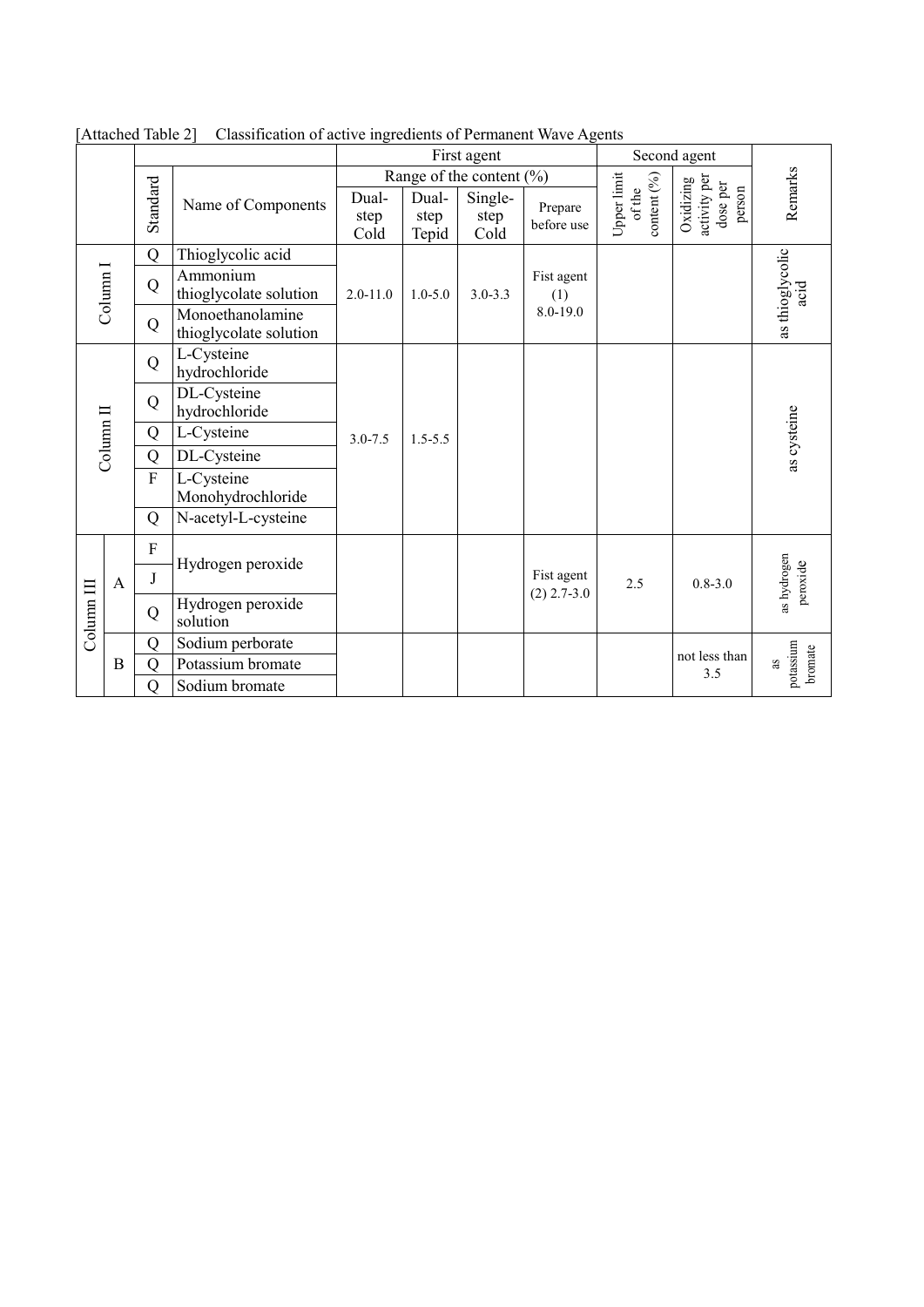## Attachment

# Quality Standards for Permanent Wave Agents

1. Dual-step Cold Permanent Wave Agents containing thioglycolic acid and/or its salt as active ingredients

These agents are used at room temperature. They consist of the first agent containing thioglycolic acid and/or its salt and the second agent containing an oxidizing agent. The quality standards for the first and the second agents are as follows.

(1) First agent

The first agent is a liquid containing thioglycolic acid and/or its salt as active ingredient with a total amount of nonvolatile inorganic alkali not exceeding the equivalent amount of thioglycolic acid. It should meet the following requirements (a) to (h). A suitable alkaline substance, penetrant, moisturizing agent, coloring agent, emulsifying agent, perfume and other substances may be added to this agent in order to maintain quality and to enhance usefulness.

## $(a)$  pH

Measure the pH of this agent at 25°C using a glass electrode pH meter: it is between 4.5 and 9.6.

## (b) Alkali

Take exactly 10 mL of a sample in a 100-mL volumetric flask, add purified water (hereinafter referred to as "water") conforming to the Japanese Standards of Quasi-Drug Ingredients (PFSB Notification No. 0331030, March 31, 2006; hereinafter referred to as JSQI) to make 100 mL, and use this solution as the sample solution.

Measure exactly 20 mL of the sample solution, and titrate with 0.1 mol/L hydrochloric acid VS. The amount of the volumetric solution consumed is not more than 7 mL per mL of the sample (Indicator:2 drops of methyl red TS).

(c) Reducing substance after boiling under acidic condition

Measure exactly 20 mL of the sample solution obtained in (b), add 50 mL of water and 5 mL of 30 % sulfuric acid, and boil for 5 minutes by gentle heating. After cooling, titrate with 0.05 mol/L iodine VS, and designate the amount of 0.05 mol/L iodine VS consumed as A mL (indicator: 3 mL of starch TS).

The content (as thioglycolic acid, %) of the reducing substance after boiling under acidic conditions calculated by the following equation shall be between 2.0 % and 11.0 %.

Content (%)(as thioglycolic acid) of the reducing substance after boiling under acidic condition=0.4606×A

However, when the content of the reducing substance after boiling under acidic conditions is more than 7.0 %, dithiodiglycolic acid or its salt shall becontained as additives in an amount of dithiodiglycolic acid equal to or more than the excess of the reducing substance after boiling under acidic conditions.

(d) Reducing substance other than the reducing substance after boiling under acidic condition To 50 mL of water and 5 mL of 30 % sulfuric acid in a 200-mL glass-stoppered flask add exactly 25 mL of 0.05 mol/L iodine VS. To this solution add exactly 20 mL of the sample solution obtained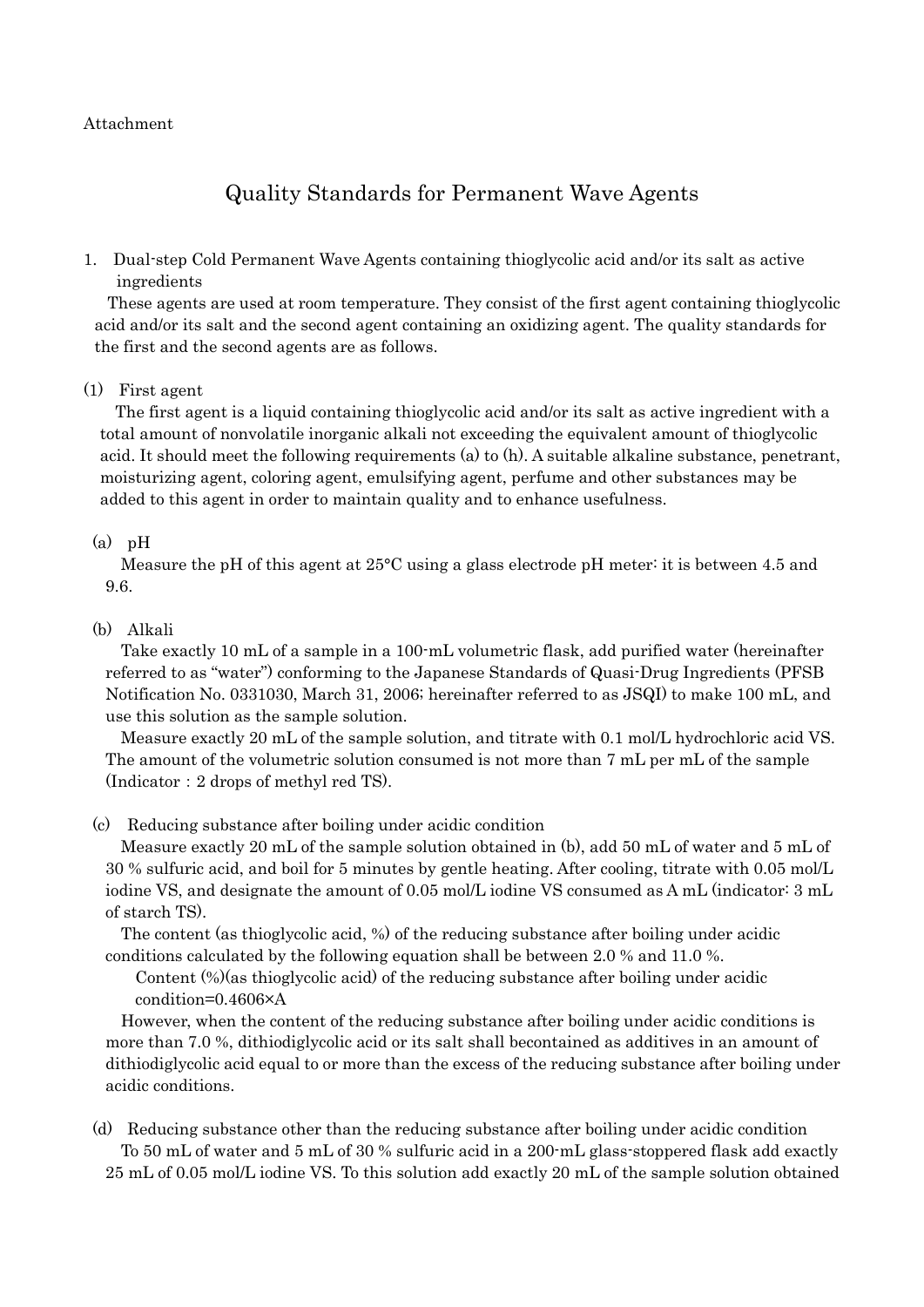in (b), stopper the flask tightly, shake, allow to stand at room temperature for 15 minutes, titrate with 0.1 mol/L sodium thiosulfate VS, and designate the amount of the volumetric solution consumed as B mL (indicator: 3 mL of starch TS). Separately, take 70 mL of water and 5 mL of 30 % sulfuric acid in a 200-mL glass-stoppered flask, proceed in a similar manner and designate the amount of the volumetric solution consumed as C mL.

The amount per mL of the sample of 0.05 mol/L iodine VS consumed for the reducing substance other than the reducing substance after boiling under acidic condition, which is calculated by the following equation, is not more than 0.6 mL.

Amount (mL) per mL of the sample of 0.05 mol/L iodine VS consumed for the reducing substance other than the reducing substance after boiling under acidic condition  $= [({\rm C-B})$ -A]/2

#### (e) Reducing substance after reduction

Measure exactly 20 mL of the sample solution obtained in (b), add 30 mL of 1 mol/L hydrochloric acid and 1.5 g of zinc powder (85), stir by a stirrer for 2 minutes with careful attention not to mix air bubbles, and filter the solution under vacuum through a filter paper (4A). Wash the residue with a small amount of water three times, add washing to the filtrate and boil for 5 minutes by gentle heating. After cooling, titrate with 0.05 mol/L iodine VS, and designate the amount of 0.05 mol/L iodine VS consumed as D mL (indicator: 3 mL of starch TS).

Or, measure accurately 10 g of the sample, add 50 mL of sodium lauryl sulfate solutoin (1 in 10) and 20 mL of water and heat to approximately 80°C on a water bath. After cooling, make 100 mL in total, use this solution as the sample solution and proceed in a similar manner.

The content (%) of the reducing substance after reduction calculated by the following equation is not more than 4.0 %.

Content  $\degree$ ) of the reducing substance after reduction = [4.556 $\times$  (D-A)]/W W: Amount of the sample (mL or g)

# (f) Iron

To 20 mL of the sample in a 300 mL decomposition flask add 20 mL of nitric acid, and heat carefully until the reaction subsides. After cooling, add 5 mL of sulfuric acid, and heat again. To this solution add carefully 2-mL portions of nitric acid, and heat until the solution is clear and colorless or light yellow. After cooling, add 1 mL of perchloric acid, heat until the white fumes of sulfuric acid evolve, and allow to cool. Add 20 mL of a saturated solution of ammonium oxalate, and heat until white fumes evolve. After cooling, add water to make 100 mL, and use this solution as the sample solution.

Separately, prepare a solution with 20 mL of water in the same manner as the sample solution. To 50 mL of this solution add exactly 2.0 mL of Standard Iron Solution, adjust to a pH between 9.5 and 10.0 by adding carefully ammonia water (28) under cooling, and use this solution as the standard matching fluid. Transfer the two solutions to separate Nessler tubes, to each add exactly 1.0 mL of mercaptoacetic acid, and add water to make 100 mL.

Compare the colors of the two solutions: the sample solution has no more color than the standard matching fluid (not more than 2 ppm as iron).

#### (g) Heavy metals

Take 2.0 mL of the sample and perform the test as directed under the Method 2, the Heavy Metals Limit Test, JSQI General Tests: the limit is not more than 20 ppm. Prepare the control solution with 4.0 mL of Standard Lead Solution.

#### (h) Arsenic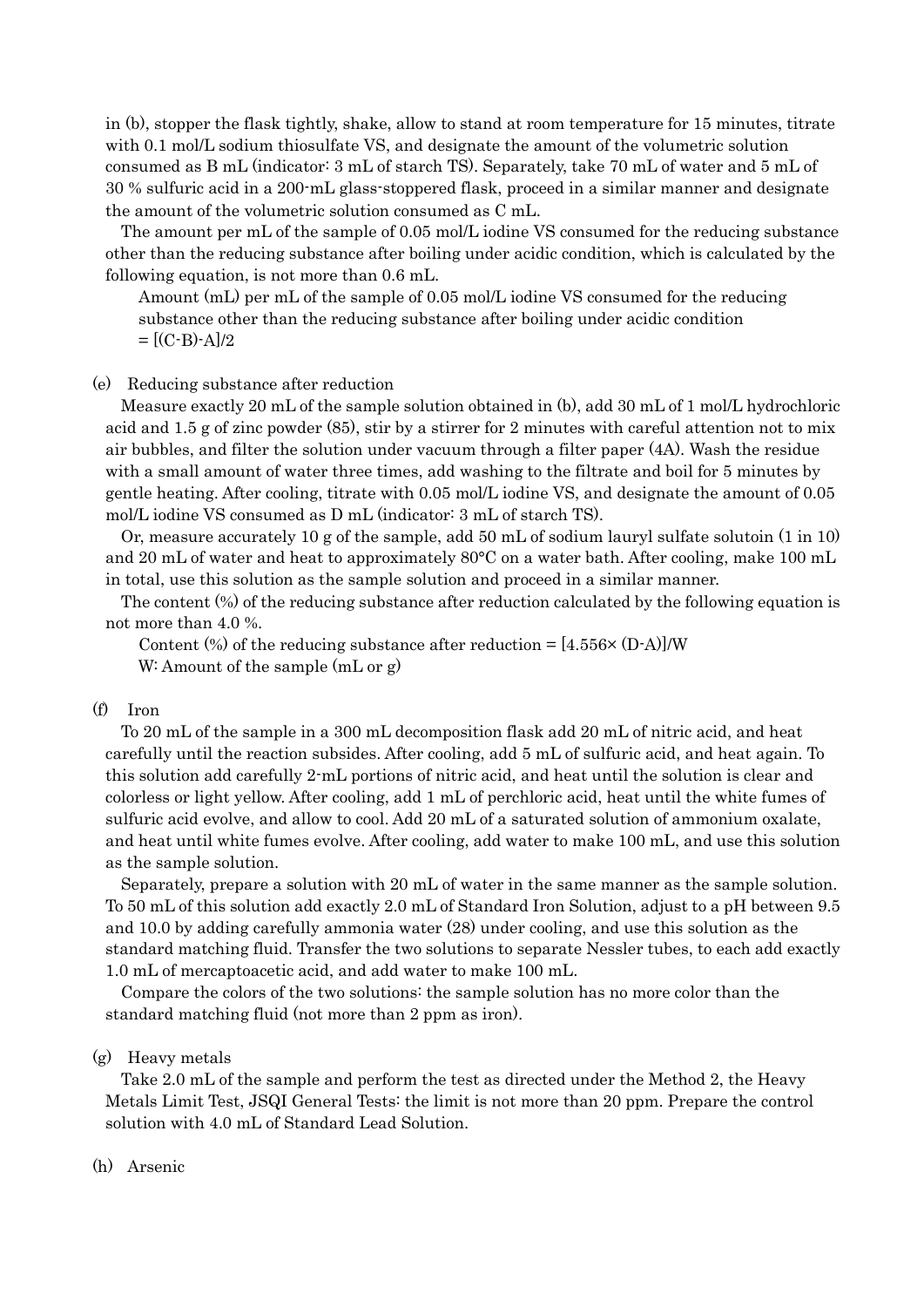Perform the test with 2.0 mL of the sample solution obtained in (f) as directed under the Arsenic Limit Test of the JSQI General Tests: the limit is not more than 5 ppm.

(2) Second agent

The second agent should meet the following requirements (a) or (b).

- (a) Potassium bromide, sodium bromide, sodium perborate or the mixture of these substances to which a suitable osmotic agent, stabilizing agent, moisturizing agent, coloring agent, emulsifying agent, perfume and other substances may be added for maintaining quality or enhancing usefulness of the product.
	- (i) Clarity and color of solution

For preparations in powder or in tablet form, dissolve an amount of the sample per dose per person in 200 mL of cold or lukewarm water, take in a colorless flat bottomed colorimetric tube, and observe vertically against white paper: no distinct insoluble foreign matters are observable. (ii) pH

Perform the test as directed in  $1-(1)-(a)$  with the second agent prepared before use in accordance with Dose and Administration: the pH of this solution is between 4.0 and 10.5. (iii) Heavy metals

To 2.0 mL of the second agent prepared before use in accordance with Dose and Administration add 10 mL of water, then add 1 mL of hydrochloric acid and evaporate on a water bath to dryness. Incinerate the residue at a temperature below 500°C, dissolve in 10 mL of water and 2 mL of dilute acetic acid, add water to make 50 mL and use this solution as the sample solution.

Perform the test with the sample solution as directed under the Method 4, the Heavy Metals Limit Test of the JSQI General Test: the limit is not more than 20 ppm. Prepare the control solution with 4.0 mL of Standard Lead Solution.

(iv) Oxidizing activity

Measure accurately about a tenth of an amount of the second agent prepared before use according to the Dose and Administration in a 200-mL volumetric flask and add water to make 200 mL. Transfer 20 mL of the solution to a glass-stoppered flask, add 10 mL of dilute sulfuric acid, stopper tightly at once, and shake once or twice gently. To this solution, add 10 mL of potassium iodide TS carefully, stopper tightly, allow to stand in a dark place for 5 minutes, titrate with 0.1 mol/L sodium thiosulfate VS, and designate the amount of the volumetric solution consumed as E mL (indicator: 3 mL of starch TS).

The oxidizing activity per dose per person, calculated by the following equation, is not less than 3.5.

Oxidizing activity per dose per person=0.2783×E

- (b) Hydrogen peroxide or hydrogen peroxide to which a suitable osmotic agent, stabilizing agent, moisturizing agent, coloring agent, emulsifying agent, perfume and other substances may be added for maintaining quality or enhancing usefulness of the product.
	- $(i)$  pH

Perform the test as directed in  $1-(2)-(a)-(ii)$ : the pH of the solution obtained is between 2.5 and 4.5.

(ii) Heavy metals

Proceed as directed in  $1-(2)-(a)-(iii)$ .

(iii) Oxidizing activity

Measure exactly 1 mL of the sample in a 200-mL glass-stoppered flask, add 10 mL of water and 5 mL of 30% sulfuric acid, stopper tightly at once, and shake once or twice gently. To this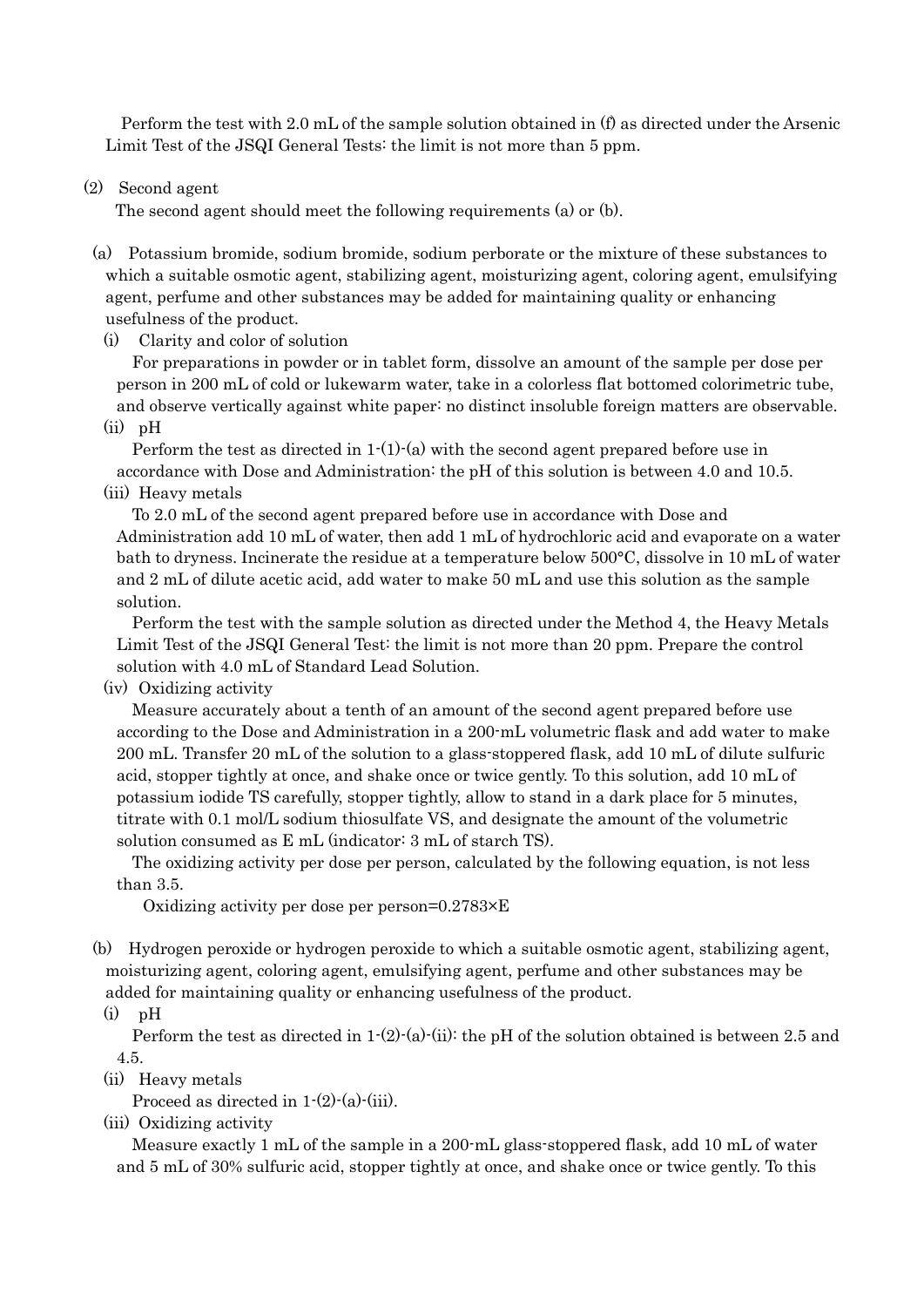solution, add 5 mL of potassium iodide TS carefully, stopper tightly, allow to stand in a dark place for 30 minutes, titrate with 0.1 mol/L sodium thiosulfate VS, and designate the amount of the volumetric solution consumed as F mL (indicator: 3 mL of starch TS).

The oxidizing activity per dose per person, calculated by the following equation, is between 0.8 and 3.0.

Oxidizing activity per dose per person  $= 0.001701 \times F \times$ amount (mL) per dose per person The content (%) of hydrogen peroxide, calculated by the following equation, is not more than 2.5%.

Content  $\left(\% \right)$  of hydrogen peroxide = 0.1701×F

2. Dual-step Cold Permanent Wave Agents containing cysteine, its salt and/or acetylcysteine as active ingredients

These agents are used at room temperature. They consist of the first agent containing cysteine, its salt and/or acetylcysteine as an active ingredient and the second agent containing an oxidizing agent. The quality standards for the first and the second agents are as follows.

## (1) First agent

The first agent is a liquid containing cysteine, its salt and/or acetylcysteine as an active ingredient and not containing nonvolatile inorganic alkali. It should meet the following requirements (a) to (g). A suitable alkaline substance, penetrant, moisturizing agent, coloring agent, emulsifying agent, perfume and other substances may be added to this agent in order to maintain quality and to enhance usefulness.

#### $(a)$  pH

Perform the test as directed in  $1-(1)-(a)$ : the pH of the solution obtained is between 8.0 and 9.5.

## (b) Alkali

Perform the test as directed in 1-(1)-(b): the amount of 0.1 mol/L hydrochloric acid VS consumed is not more than 12 mL per mL of the sample.

#### (c) Cysteine

(i) Preparation of the sample stock solution

Measure 10 mL of the sample in a suitable reflux apparatus, add 40 mL of water and 20 mL of 5 mol/L hydrochloric acid TS and heat under reflux for 2 hours. After cooling, transfer the solution into a 100-mL volumetric flask, add water to make 100 mL and use this solution as the undiluted sample stock solution.

For the sample which is known to contain no acetylcysteine, take exactly 10 mL of the sample in a 100-mL volumetric flask, add water to make 100 mL and use this solution as the undiluted sample stock solution.

(ii) Preparation of the sample solution

Pass 25 mL of the sample undiluted stock solution through a layer of a column 8 to 15 mm in inside diameter packed with 30 mL of strongly acidic ion-exchange resin (H type) at the flow rate of 2 mL/min. Wash the resin layer with water and discard the eluate and washing. Pass 60 mL of 3 mol/L ammonia water through the resin layer at the flow rate of 2 mL/min, transfer the eluate to a 100-mL volumetric flask, wash the resin layer with water, and to the combined washing and eluate add water to make 100 mL and use this solution as the sample solution.

#### (iii) Assay of cysteine

Measure exactly 20 mL of the sample solution, neutralized with dilute hydrochloric acid as needed (indicator: methyl orange TS), add 4 g of potassium iodide and 5 mL of dilute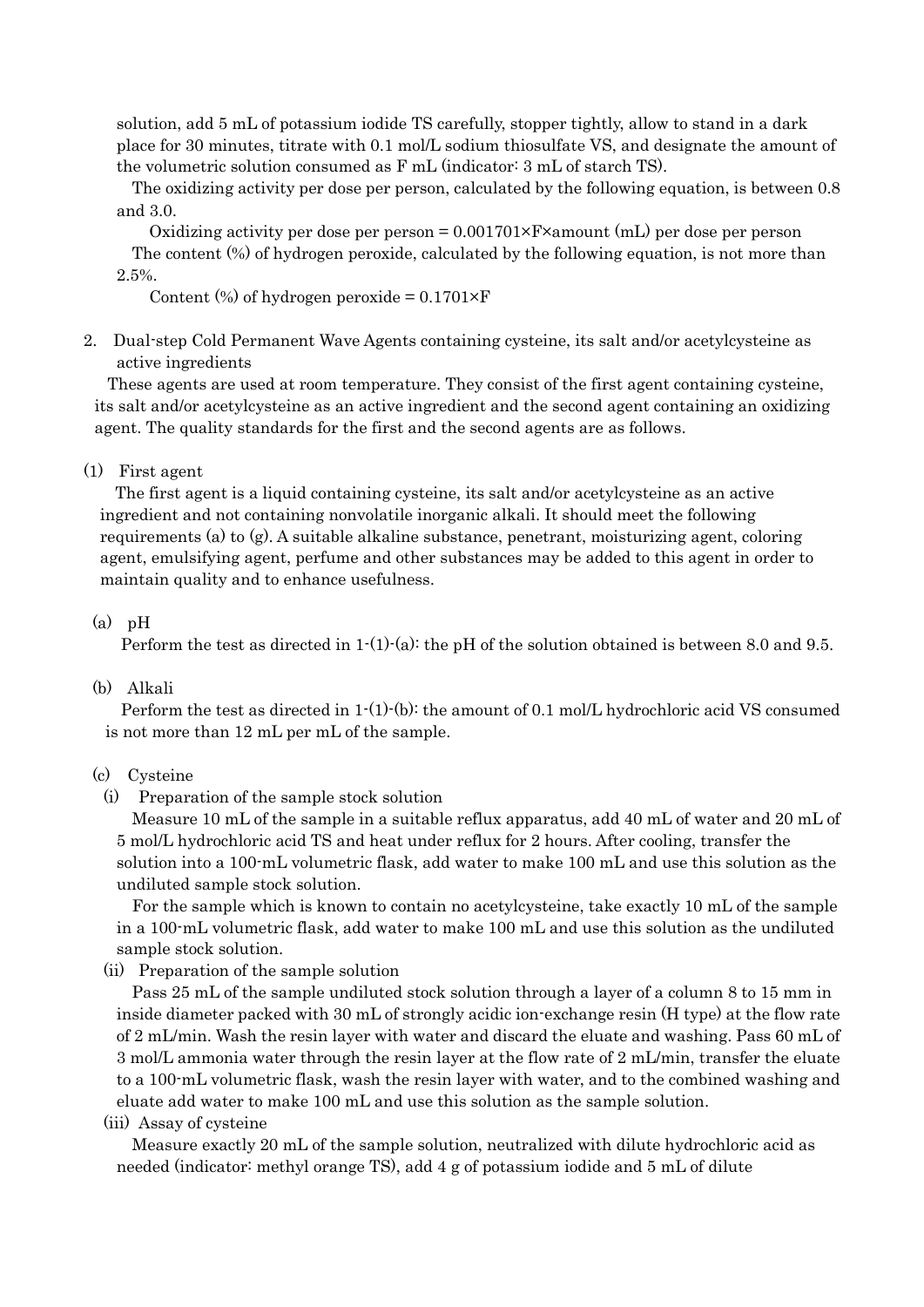hydrochloric acid and dissolve with shaking. To this solution, add exactly 10 mL of 0.05 mol/L iodine solution, stopper tightly, allow to stand in ice water in a dark place for 20 minutes, titrate with 0.1 mol/L sodium thiosulfate VS, and designate the amount of the volumetric solution consumed as G mL (indicator: 3 mL of starch TS).

Perform a blank test in a similar manner and designate the amount of the volumetric solution consumed as H mL.

The content (%) of cysteine calculated by the following equation is between 3.0 % and 7.5 %. Content  $%$  of cysteine=1.212×2× (H-G)

For "Total reducing power" described in  $2-(4)-(d)$  of the approval standards, "20 mL of the sample solution" in this test method shall be deemed to be replaced with "5 mL of the undiluted sample stock solution".

(d) Reducing substance after reduction

Measure exactly 10 mL of the sample solution obtained in  $2-(1)-(b)$ , add 30 mL of 1 mol/L hydrochloric acid TS and 1.5 g of zinc powder (85), stir by a stirrer for 2 minutes with careful attention not to mix air bubbles, and filter the solution under vacuum through a filter paper (4A). Wash the residue with a small amount of water three times and combine washings and filtrate. Add 4 g of potassium iodide and dissolve with shaking. To this solution, add exactly 10 mL of 0.05 mol/L iodine solution, stopper tightly, allow to stand in ice water in a dark place for 20 minutes, titrate with 0.1 mol/L sodium thiosulfate VS, and designate the amount of the volumetric solution consumed as I mL (indicator: 3 mL of starch TS). Perform a blank test in a similar manner and designate the amount of the volumetric solution consumed as J mL.

Separately, measure exactly 10 mL of the sample solution, neutralized with dilute hydrochloric acid as needed (indicator: methyl orange TS), add 4 g of potassium iodide and 5 mL of dilute hydrochloric acid and dissolve with shaking. To this solution, add exactly 10 mL of 0.05 mol/L iodine solution, stopper tightly, allow to stand in ice water in a dark place for 20 minutes, titrate with 0.1 mol/L sodium thiosulfate VS, and designate the amount of the volumetric solution consumed as K mL (indicator: 3 mL of starch TS). Perform a blank test in a similar manner and designate the amount of the volumetric solution consumed as L mL.

The content (%) of the reducing substance (as cystine) after reduction, calculated by the following equation, is not more than 0.65 %.

Content  $\textcircled{\tiny 8}$ ) of the reducing substance (as cystine) after reduction=1.202× {(J-I)-(L-K)}

(e) Iron

Proceed as directed in 1-(1)-(f).

- (f) Heavy metals Proceed as directed in  $1-(1)-(g)$ .
- (g) Arsenic Proceed as directed in 1-(1)-(h).
- (2) Second agent Proceed as directed in 1-(2).
- 3. Dual-step Tepid Permanent Wave Agents containing thioglycolic acid and/or its salt as active ingredients

These agents are warmed to a temperature lower than about 60°C before use. They consist of the first agent containing thioglycolic acid and/or its salt as active ingredient and the second agent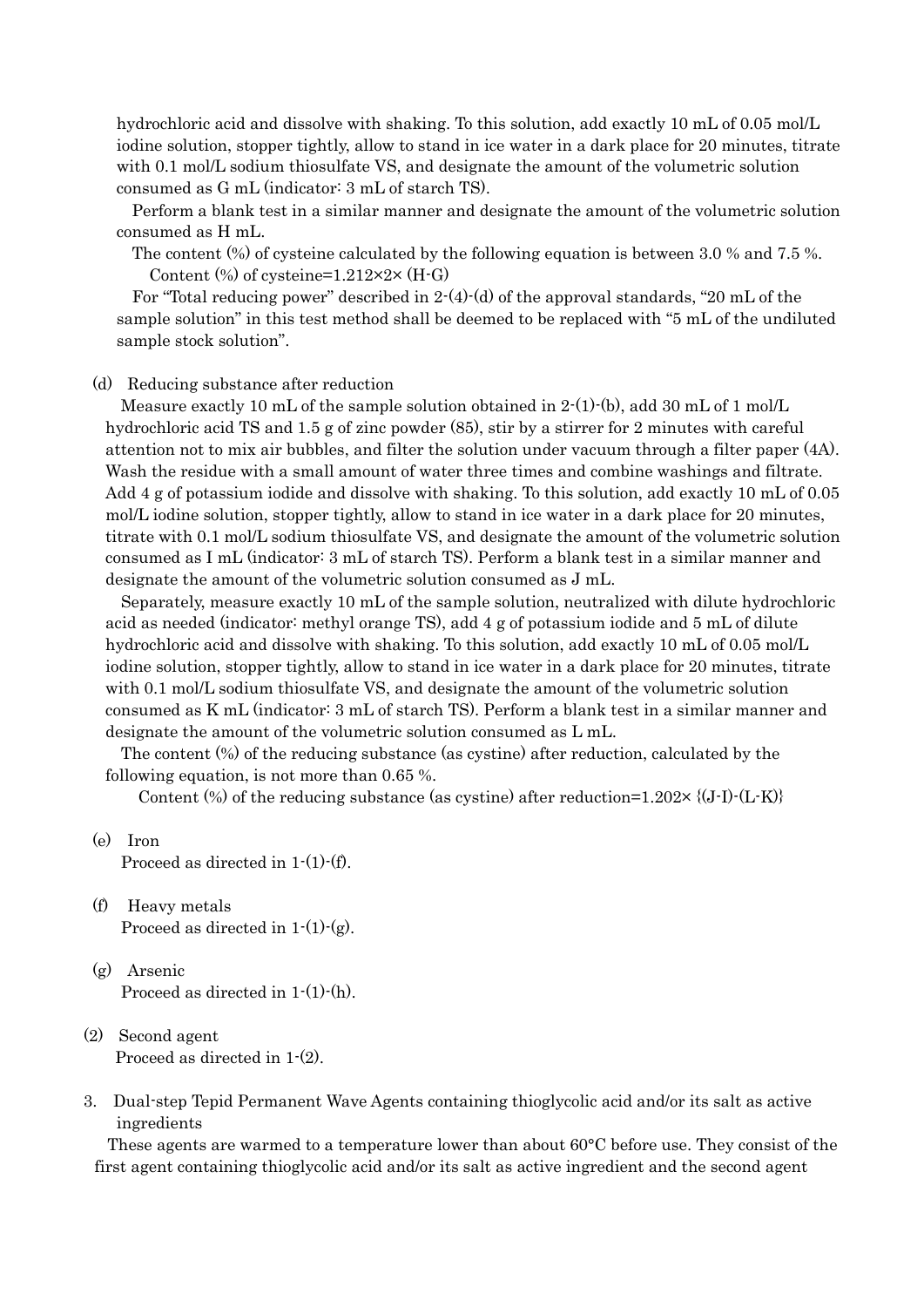containing an oxidizing agent. The quality standards for the first and the second agents are as follows.

(1) First agent

The first agent is a liquid containing thioglycolic acid and/or its salt as active ingredient, with a total amount of nonvolatile inorganic alkali not exceeding the equivalent amount of thioglycolic acid.

It should meet the following requirements (a) to (h). A suitable alkaline substance, penetrant, moisturizing agent, coloring agent, emulsifying agent, perfume and other substances may be added to this agent in order to maintain quality and to enhance usefulness.

#### $(a)$  pH

Perform the test as directed in 1-(1)-(a): the pH of the solution obtained is between 4.5 and 9.3.

(b) Alkali

Perform the test as directed in 1-(1)-(b): the amount of 0.1 mol/L hydrochloric acid VS consumed is not more than 5 mL per mL of the sample.

(c) Reducing substance after boiling under acidic condition

Perform the test as directed in  $1-(1)-(c)$ : the content (as thioglycolic acid, %) of the reducing substance after boiling under acidic conditions is between 1.0 % and 5.0 %.

- (d) Reducing substance other than the reducing substance after boiling under acidic condition Proceed as directed in 1-(1)-(d).
- (e) Reducing substance after reduction Proceed as directed in 1-(1)-(e).
- (f) Iron Proceed as directed in 1-(1)-(f).
- (g) Heavy metals Proceed as directed in  $1-(1)-(g)$ .
- (h) Arsenic Proceed as directed in 1-(1)-(h).
- (2) Second agent Proceed as directed in 1-(2)
- 4. Dual-step Tepid Permanent Wave Agents containing cysteine, its salt and/or acetylcysteine as active ingredients

These agents are warmed to a temperature lower than about 60°C before use. They consist of the first agent containing cysteine, its salt and/or acetylcysteine as an active ingredient and the second agent containing an oxidizing agent. The quality standards for the first and the second agents are as follows.

(1) First agent

The first agent is a liquid containing cysteine, its salt and/or acetylcysteine as an active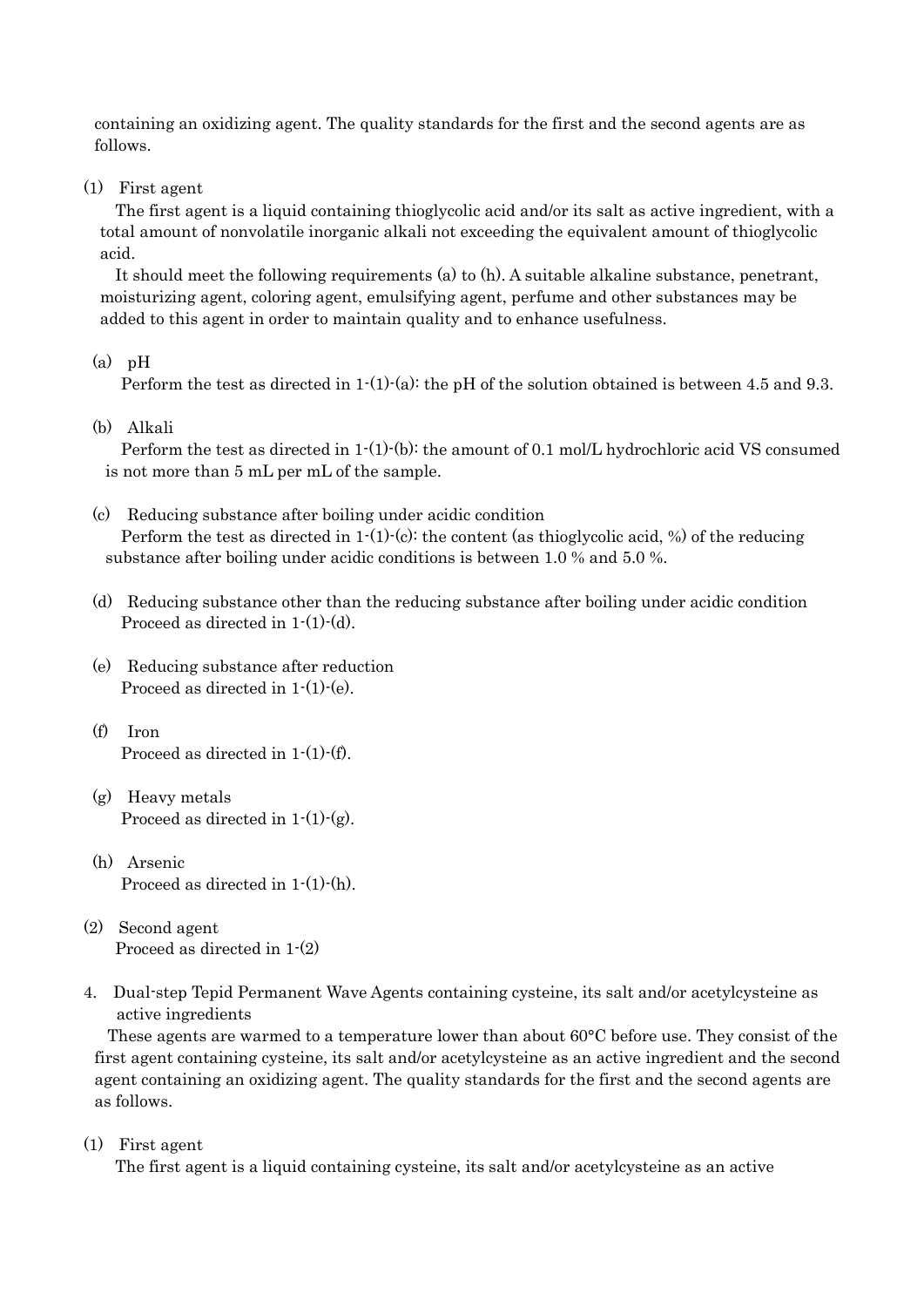ingredient and not containing nonvolatile inorganic alkali. It should meet the following requirements (a) to (g).

A suitable alkaline substance, penetrant, moisturizing agent, coloring agent, emulsifying agent, perfume and other substances may be added to this agent in order to maintain quality and to enhance usefulness.

 $(a)$  pH

Perform the test as directed in  $1-(1)-(a)$ : the pH of the solution obtained is between 4.0 and 9.5.

(b) Alkali

Perform the test as directed in 1-(1)-(b): the amount of 0.1 mol/L hydrochloric acid VS consumed is not more than 9 mL per mL of the sample.

(c) Cysteine

Perform the test as directed in 2-(1)-(c): the content (%) of cysteine is between 1.5 and 5.5 %.

- (d) Reducing substance after reduction Proceed as directed in 2-(1)-(d).
- (e) Iron Proceed as directed in 1-(1)-(f).
- (f) Heavy metals Proceed as directed in  $1-(1)-(g)$ .
- (g) Arsenic Proceed as directed in 1-(1)-(h).
- (2) Second agent Proceed as directed in 1-(2)
- 5. Single-step Cold Permanent Wave Agents containing thioglycolic acid and/or its salt as active ingredients

These agents are used at room temperature. They contain thioglycolic acid and/or its salt as an active ingredient with a total amount of nonvolatile inorganic alkali not exceeding the equivalent amount of thioglycolic acid. They should meet the following requirements (1) to (8).

A suitable alkaline substance, penetrant, moisturizing agent, coloring agent, emulsifying agent, perfume and other substances may be added to this agent in order to maintain quality and to enhance usefulness.

# (1) pH

Perform the test as directed in  $1-(1)-(a)$ : the pH of the solution obtained is between 9.4 and 9.6.

(2) Alkali

Perform the test as directed in 1-(1)-(b): the amount of 0.1 mol/L hydrochloric acid VS consumed is between 3.5 and 4.6 mL per mL of the sample.

(3) Reducing substance after boiling under acidic condition Perform the test as directed in  $1-(1)-(c)$ : the content (as thioglycolic acid, %) of the reducing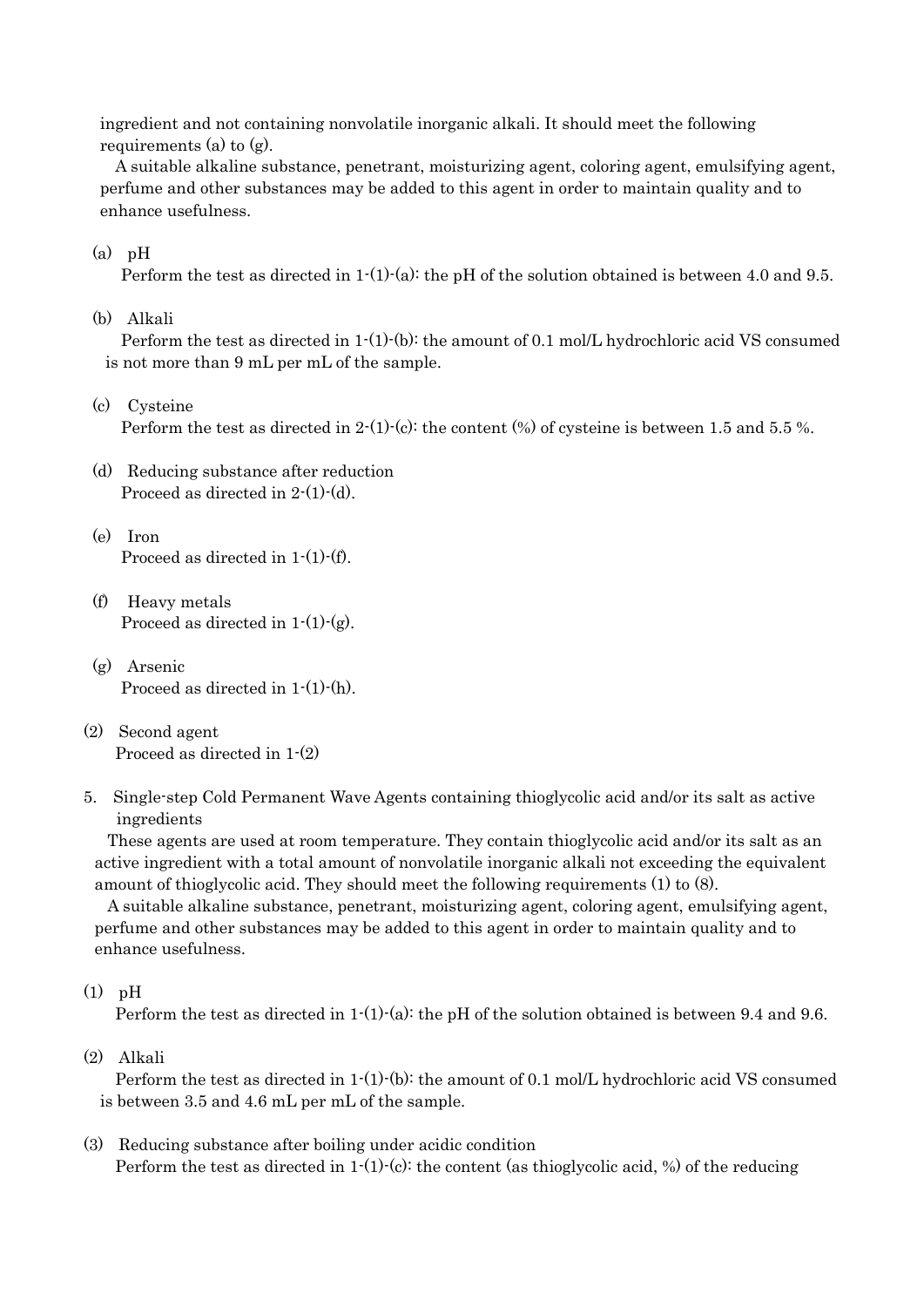substance after boiling under acidic condition is between 3.0 % and 3.3 %.

- (4) Reducing substance other than the reducing substance after boiling under acidic condition Proceed as directed in 1-(1)-(d).
- (5) Reducing substance after reduction Perform the test as directed in 1-(1)-(e): the content (%) of the reducing substance after reduction is not more than 0.5 %.
- (6) Iron Proceed as directed in 1-(1)-(f).
- (7) Heavy metals Proceed as directed in  $1-(1)-(g)$ .
- (8) Arsenic Proceed as directed in 1-(1)-(h).
- 6. Dual-Step Permanent Wave Agents with the first agent containing thioglycolic acid and/or its salt as active ingredients (consisting of components to be mixed at use, generating exothermal reaction)

These agents consist of the first agent-(1) containing thioglycolic acid and/or its salt as active ingredient, the first agent-(2) containing a amount of hydrogen peroxide smaller than the equivalent amount of thioglycolic acid and/or its salt contained in the first agent-(1) and the second agent containing oxidizing agent. The first agent- $(1)$  and the first agent- $(2)$  are mixed to raise its temperature to about 40°C with an exothermic reaction before use. The quality standards for these agents are as follows.

## $(1)$  First agent- $(1)$

This agent is a liquid containing thioglycolic acid and/or its salt as active ingredient. It should meet the following requirements (a) to (h).

A suitable alkaline substance, penetrant, moisturizing agent, coloring agent, emulsifying agent, perfume and other substances may be added to this agent in order to maintain quality and to enhance usefulness.

# $(a)$  pH

Perform the test as directed in 1-(1)-(a): the pH of the solution obtained is between 4.5 and 9.5.

# (b) Alkali

Perform the test as directed in 1-(1)-(b): the amount of 0.1 mol/L hydrochloric acid VS consumed is not more than 10 mL per mL of the sample.

(c) Reducing substance after boiling under acidic condition

Perform the test as directed in  $1-(1)-(c)$ : the content (as thioglycolic acid, %) of the reducing substance after boiling under acidic condition is between 8.0 % and 19.0 %.

(d) Reducing substance other than the reducing substance after boiling under acidic condition Perform the test as directed in  $1-(1)-(d)$ : the amount of 0.05 mol/L iodine VS consumed for the reducing substance other than the reducing substance after boiling under acidic condition per mL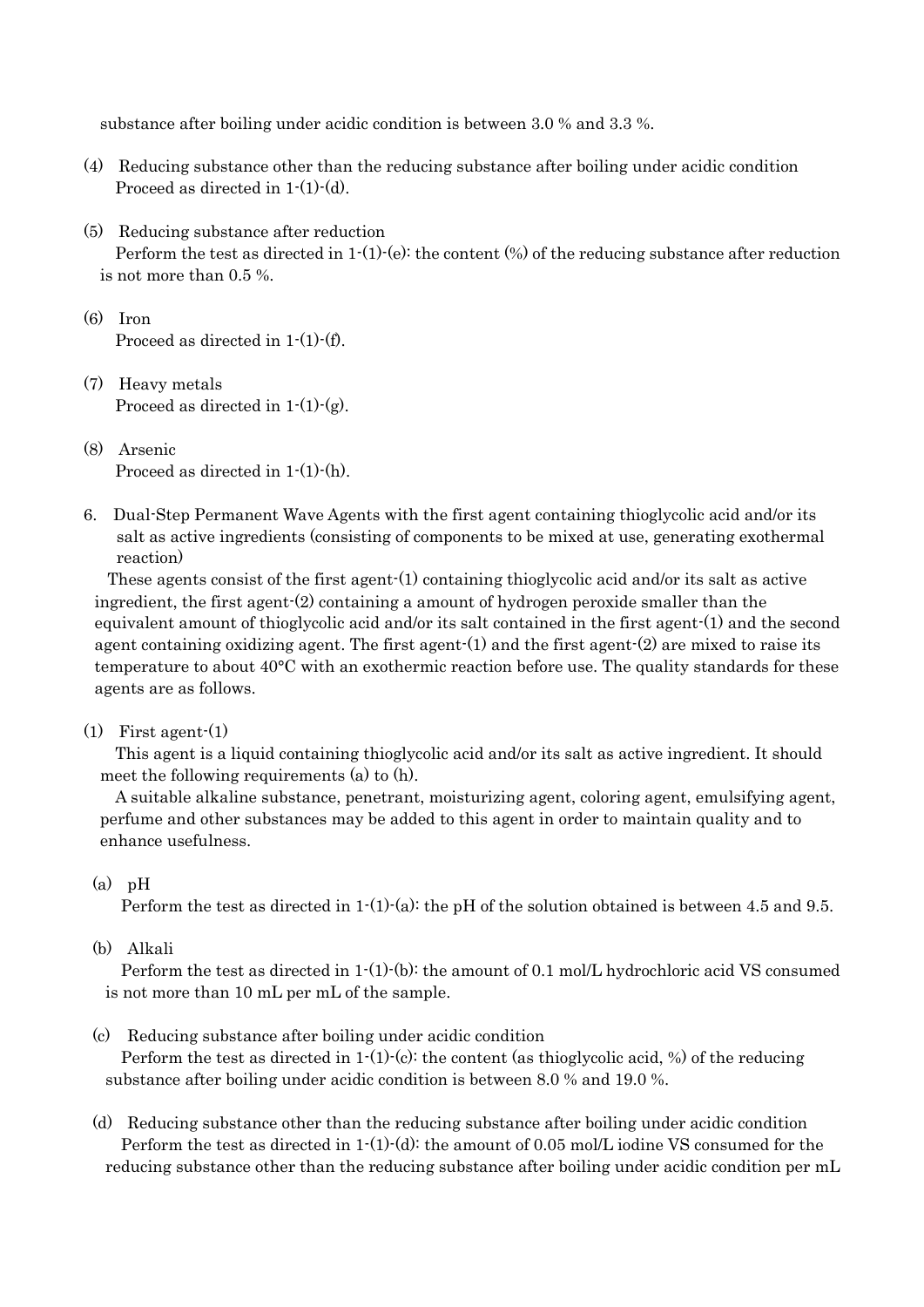of the sample is not more than 0.8 mL. In this test add 50 mL of 0.05 mol/L iodine VS.

(e) Reducing substance after reduction

Perform the test as directed in  $1-(1)-(e)$ : the content  $%$  of the reducing substance after reduction is not more than 0.5 %.

- (f) Iron Proceed as directed in 1-(1)-(f).
- (g) Heavy metals Proceed as directed in  $1-(1)-(g)$ .
- (h) Arsenic Proceed as directed in 1-(1)-(h).

# (2) First agent-(2)

This agent is a liquid containing a amount of hydrogen peroxide smaller than the equivalent amount of thioglycolic acid and/or its salt contained in the first agent-(1). It should meet the following requirements (a) to (c).

A suitable penetrant, pH adjusting agent, stabilizing agent, moisturizing agent, coloring agent, emulsifying agent, perfume and other substances may be added to this agent in order to maintain quality and to enhance usefulness.

## $(a)$  pH

Perform the test as directed in  $1-(1)-(a)$ : the pH of the solution obtained is between 2.5 and 4.5.

(b) Heavy metals

Take 2.0 mL of the sample and proceed as directed in  $1-(2)-(a)-(iii)$ .

(c) Hydrogen peroxide

Take exactly 1 mL of the sample in a 200-mL glass-stoppered flask, add 10 mL of water and 5 mL of 30% sulfuric acid, stopper tightly at once, and shake once or twice gently. To this solution, add 5 mL of potassium iodide TS carefully, stopper tightly, allow to stand in a dark place for 30 minutes, titrate with 0.1 mol/L sodium thiosulfate VS, and designate the amount of the volumetric solution consumed as M mL (indicator: 3 mL of starch TS). The content (%) of hydrogen peroxide calculated by the following equation is between 2.7 % and 3.0 %.

Content(%) of hydrogen peroxide= $0.1701 \times M$ 

(3) Mixture of the First Agent-(1) and (2)

This product is a 3:1 mixture (in volume) of the first agent-(1) and (2). It contains thioglycolic acid or its salt as active ingredient, with a total amount of nonvolatile inorganic alkali not exceeding the equivalent amount of thioglycolic acid. It should meet the following requirements (a) to (f). It generates heat on mixing and is warmed to about 40°C before using. In the test, mix one dose per person of the first agent-(1) with one dose per person of the first agent-(2), allow to stand at room temperature for 10 minutes, cool to room temperature and use the solution as the sample solution.

# $(a)$  pH

Perform the test as directed in  $1-(1)-(a)$ : the pH of the solution obtained is between 4.5 and 9.4.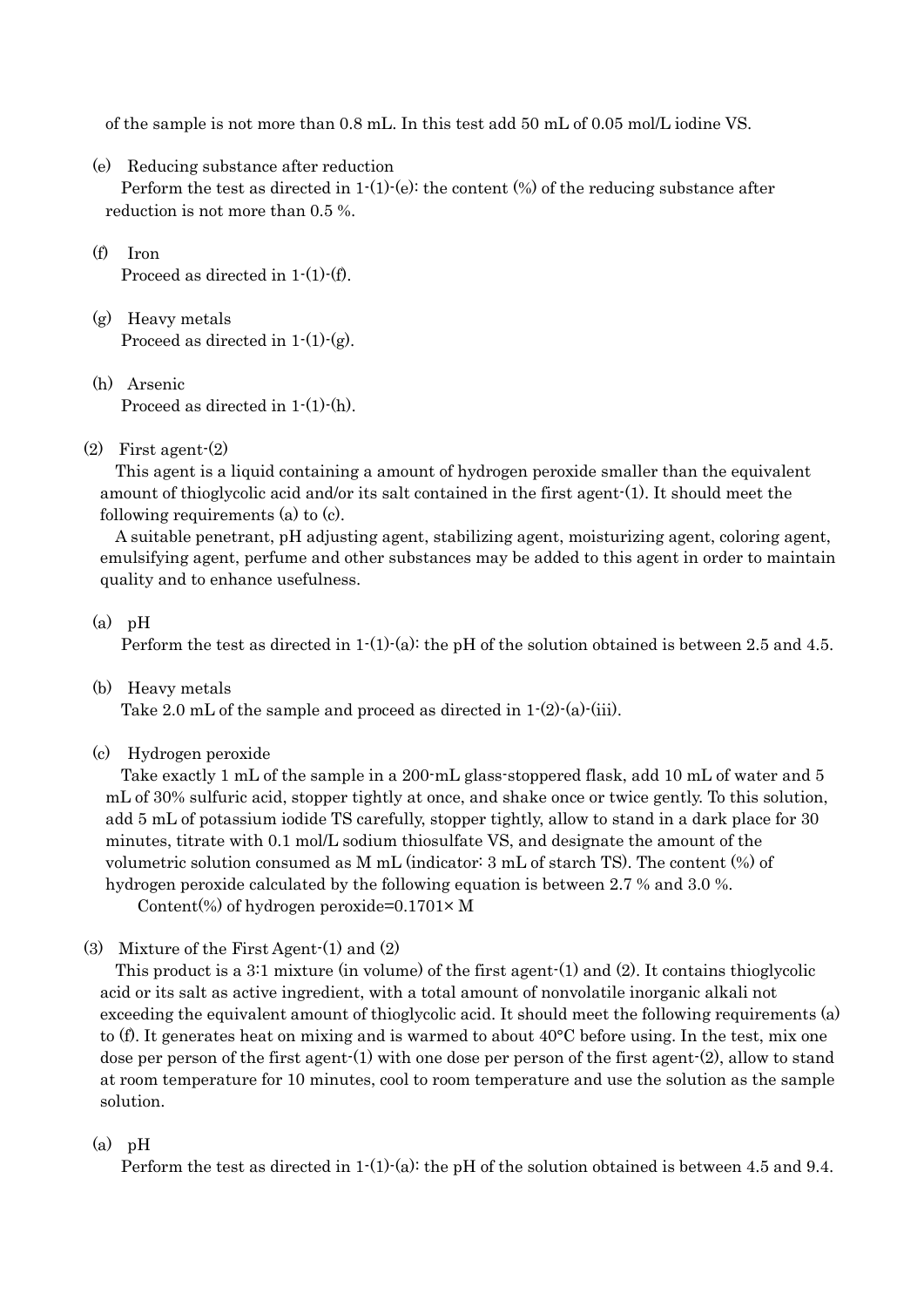#### (b) Alkali

Perform the test as directed in 1-(1)-(b): the amount of 0.1 mol/L hydrochloric acid VS consumed is not more than 7 mL per mL of the sample.

(c) Reducing substance after boiling under acidic condition

Perform the test as directed in  $1-(1)-(c)$ : the content (as thioglycolic acid, %) of the reducing substance after boiling under acidic condition is between 2.0 % and 11.0 %.

- (d) Reducing substance other than the reducing substance after boiling under acidic condition Proceed as directed in 1-(1)-(d).
- (e) Reducing substance after reduction

Perform the test as directed in  $1-(1)-(e)$ : the content  $(\%)$  of the reducing substance after reduction is between 3.2 % and 4.0 %.

(f) Temperature rise

Place one dose per person of the first agent-(1) and one dose per person of the first agent-(2) in a thermostat maintained at 25°C, and allow to stand until the temperature of the agents rises to 25°C. Transfer the first agent-(1) to a 100-mL beaker and record temperature (T0) of the solution. To this add the first agent-(2), measure temperature immediately with shaking, and record the highest temperature  $(T1)$ .

Calculate the temperature rise by deducting T0 from T1: it is between 14°C and 20°C.

(4) Second agent

Proceed as directed in 1-(2)

7. Dual-step Cold Hair Straightening Agents containing thioglycolic acid or its salt as active ingredients

These agents are used at room temperature. They consist of the first agent containing thioglycolic acid and/or its salt as active ingredient and the second agent containing an oxidizing agent. The quality standards for the first and the second agents are as follows.

(1) First agent

The first agent contains thioglycolic acid and/or its salt as active ingredients, with a total amount of nonvolatile inorganic alkali not exceeding the equivalent amount of thioglycolic acid. It should meet the following requirements (a) to (i).

A suitable alkaline substance, penetrant, moisturizing agent, coloring agent, emulsifying agent, viscous agent, perfume and other substances may be added to this agent in order to maintain quality and to enhance usefulness.

 $(a)$  pH

Proceed as directed in  $1-(1)-(a)$ .

- (b) Alkali Proceed as directed in 1-(1)-(b).
- (c) Reducing substance after boiling under acidic condition Proceed as directed in 1-(1)-(c).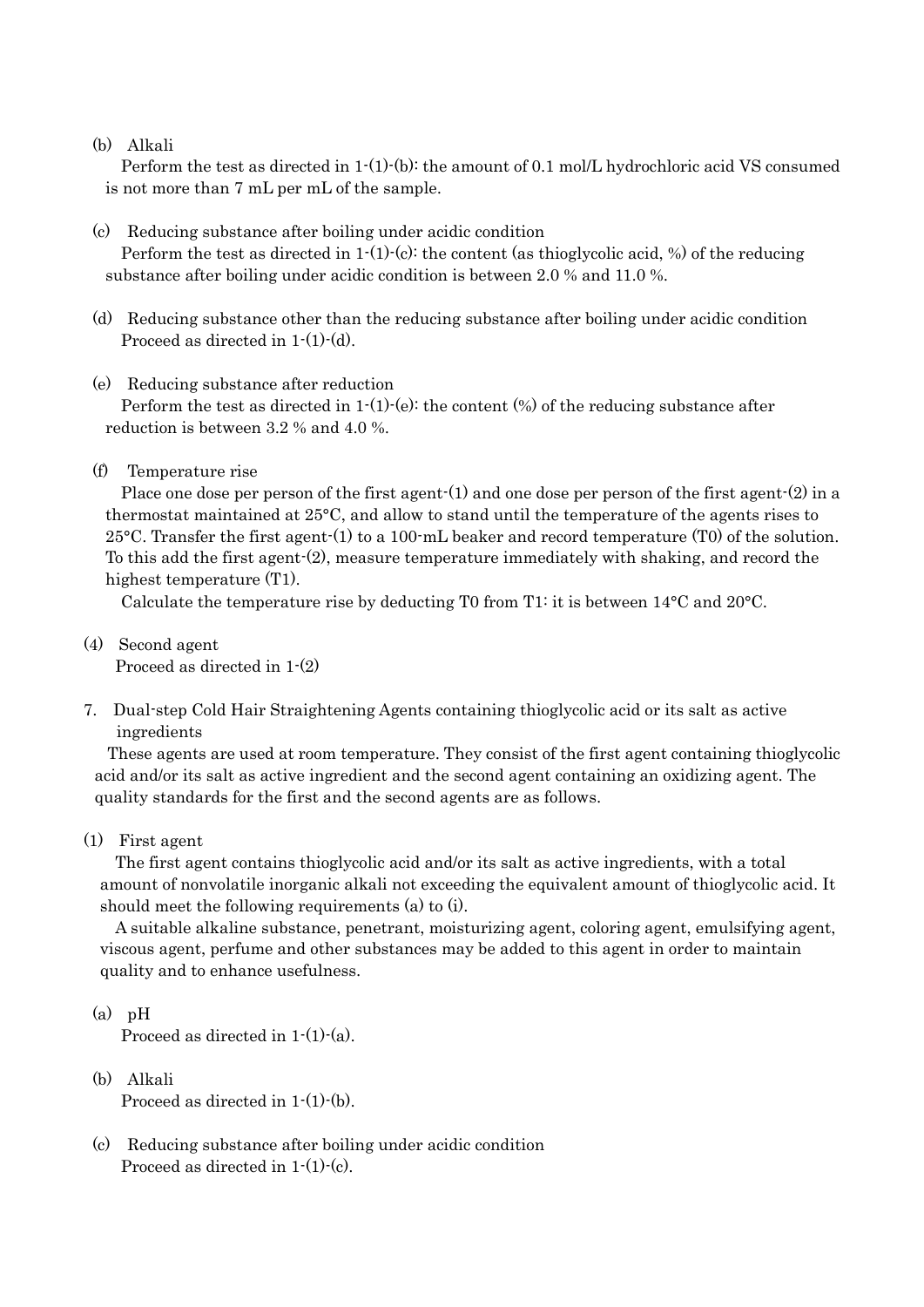- (d) Reducing substance other than the reducing substance after boiling under acidic condition Proceed as directed in 1-(1)-(d).
- (e) Reducing substance after reduction Proceed as directed in 1-(1)-(e).
- (f) Viscosity

Perform the test according to Method 2 under the Viscosity of the JSQI General Tests; the limit is not more than  $40.000$  mPa $\cdot$ s.

- $(g)$  Iron Proceed as directed in 1-(1)-(f).
- (h) Heavy metals Proceed as directed in  $1-(1)-(g)$ .
- (i) Arsenic Proceed as directed in 1-(1)-(h).
- (2) Second agent Proceed as directed in 1-(2)
- 8. Dual-step Tepid Hair Straightening Agents containing thioglycolic acid and/or its salt as active ingredients

These agents are warmed to a temperature lower than about 60°C before use. They consist of the first agent containing thioglycolic acid and/or its salt as active ingredient and the second agent containing an oxidizing agent. The quality standards for the first and the second agents are as follows.

(1) First agent

The first agent contains thioglycolic acid and/or its salt as active ingredient, with a total amount of nonvolatile inorganic alkali not exceeding the equivalent amount of thioglycolic acid. It should meet the following requirements (a) to (i).

A suitable alkaline substance, penetrant, moisturizing agent, coloring agent, emulsifying agent, viscous agent, perfume and other substances may be added to this agent in order to maintain quality and to enhance usefulness.

 $(a)$  pH

Proceed as directed in  $3-(1)-(a)$ .

(b) Alkali

Proceed as directed in 3-(1)-(b).

- (c) Reducing substance after boiling under acidic condition Proceed as directed in 3-(1)-(c).
- (d) Reducing substance other than the reducing substance after boiling under acidic condition Proceed as directed in 1-(1)-(d).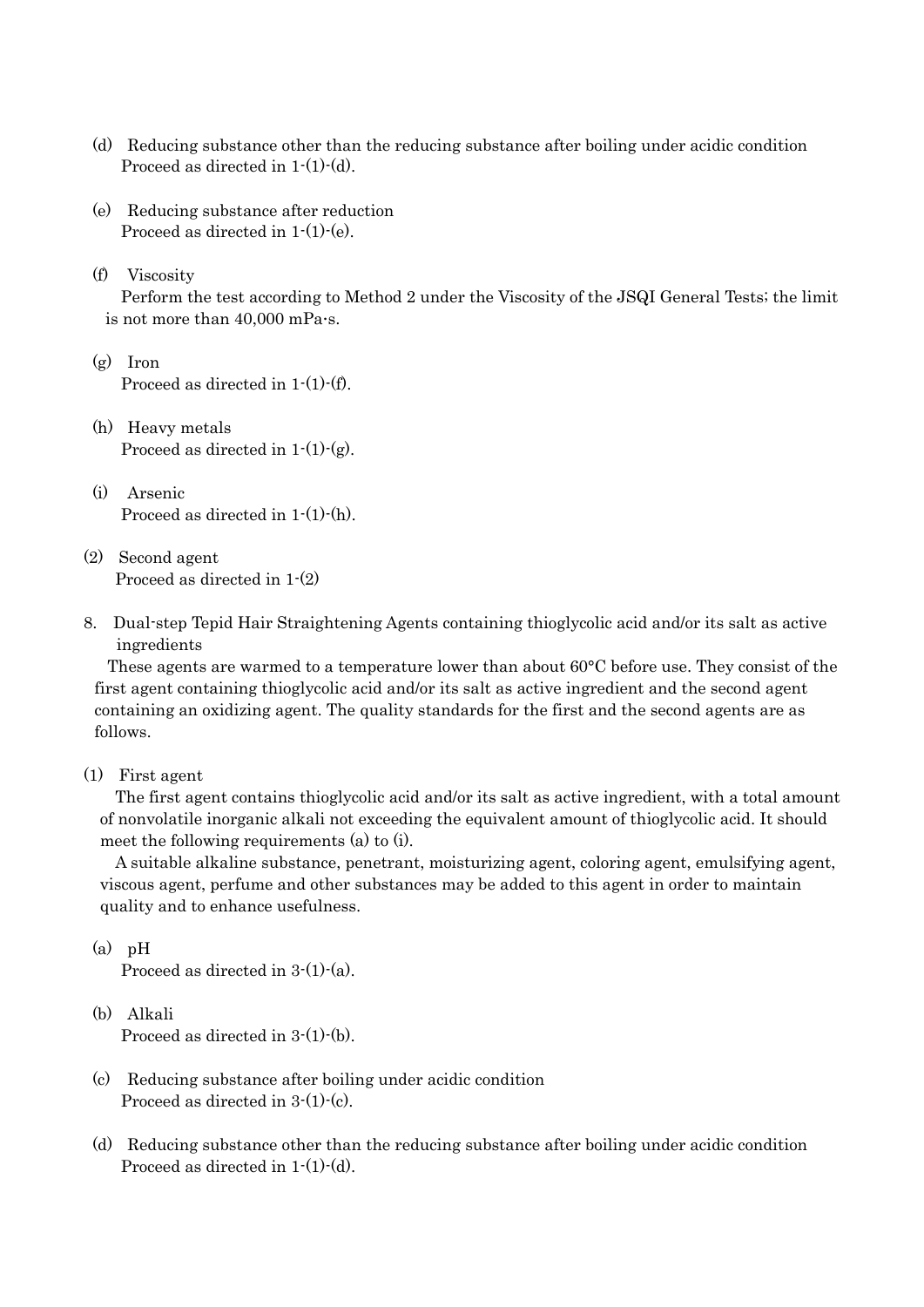- (e) Reducing substance after reduction Proceed as directed in 1-(1)-(e).
- (f) Viscosity Proceed as directed in 7-(1)-(f).
- (g) Iron Proceed as directed in 1-(1)-(f).
- (h) Heavy metals Proceed as directed in  $1-(1)-(g)$ .
- (i) Arsenic Proceed as directed in 1-(1)-(h).
- (2) Second agent Proceed as directed in 1-(2)
- 9. Dual-Step Cold, Hair Straightening Agents containing thioglycolic acid or its salt as active ingredients using a high temperature hair-iron

For these agents, after treatment with the first agent at room temperature, the first agent is washed with water sufficiently and the moisture is wiped off. The procedure includes the use of a high temperature hair-iron (not more than 180°C). They consist of the first agent containing thioglycolic acid and/or its salt as active ingredient, and the second agent containing an oxidizing agent. The quality standards for the first and the second agents are as follows.

(1) First agent

The first agent contains thioglycolic acid and/or its salt as active ingredient, with a total amount of nonvolatile inorganic alkali not exceeding the equivalent amount of thioglycolic acid. It should meet the following requirements (a) to (i).

A suitable alkaline substance, penetrant, moisturizing agent, coloring agent, emulsifying agent, viscous agent, perfume and other substances may be added to this agent in order to maintain quality and to enhance usefulness.

 $(a)$  pH

Proceed as directed in 1-(1)-(a).

- (b) Alkali Proceed as directed in 1-(1)-(b).
- (c) Reducing substance after boiling under acidic condition Proceed as directed in 1-(1)-(c).
- (d) Reducing substance other than the reducing substance after boiling under acidic condition Proceed as directed in 1-(1)-(d).
- (e) Reducing substance after reduction Proceed as directed in 1-(1)-(e).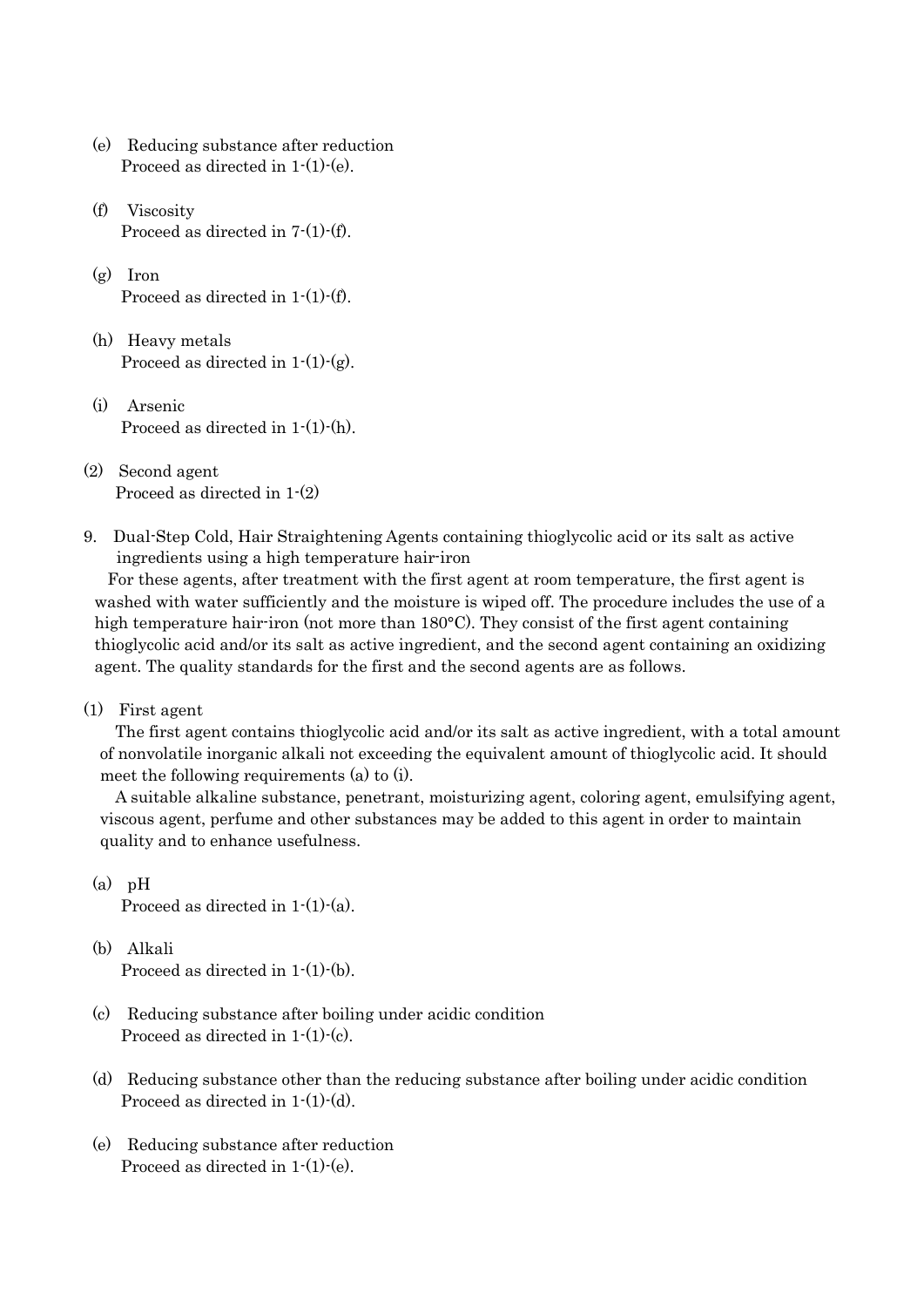- (f) Viscosity Proceed as directed in 7-(1)-(f).
- (g) Iron Proceed as directed in 1-(1)-(f).
- (h) Heavy metals Proceed as directed in  $1-(1)-(g)$ .
- (i) Arsenic Proceed as directed in 1-(1)-(h).
- (2) Second agent Proceed as directed in 1-(2)
- 10. Dual-Step Tepid, Hair Straightening Agents containing thioglycolic acid or its salt as active ingredients using high temperature hair-iron

These agents are warmed to a temperature lower than about 60°C before use and after treatment with the first agent, the first agent is washed with water sufficiently and the moisture is wiped off. The procedure includes the use of high temperature hair-iron (not more than 180°C). They consist of the first agent containing thioglycolic acid and/or its salt as active ingredient, and the second agent containing an oxidizing agent. The quality standards for the first and the second agents are as follows.

(1) First agent

The first agent contains thioglycolic acid and/or its salt as active ingredient, with a total amount of nonvolatile inorganic alkali not exceeding the equivalent amount of thioglycolic acid. It should meet the following requirements (a) to (i).

A suitable alkaline substance, penetrant, moisturizing agent, coloring agent, emulsifying agent, viscous agent, perfume and other substances may be added to this agent in order to maintain quality and to enhance usefulness.

- $(a)$  pH Proceed as directed in 3-(1)-(a).
- (b) Alkali Proceed as directed in 3-(1)-(b).
- (c) Reducing substance after boiling under acidic condition Proceed as directed in 3-(1)-(c).
- (d) Reducing substance other than the reducing substance after boiling under acidic condition Proceed as directed in 1-(1)-(d).
- (e) Reducing substance after reduction Proceed as directed in 1-(1)-(e).
- (f) Viscosity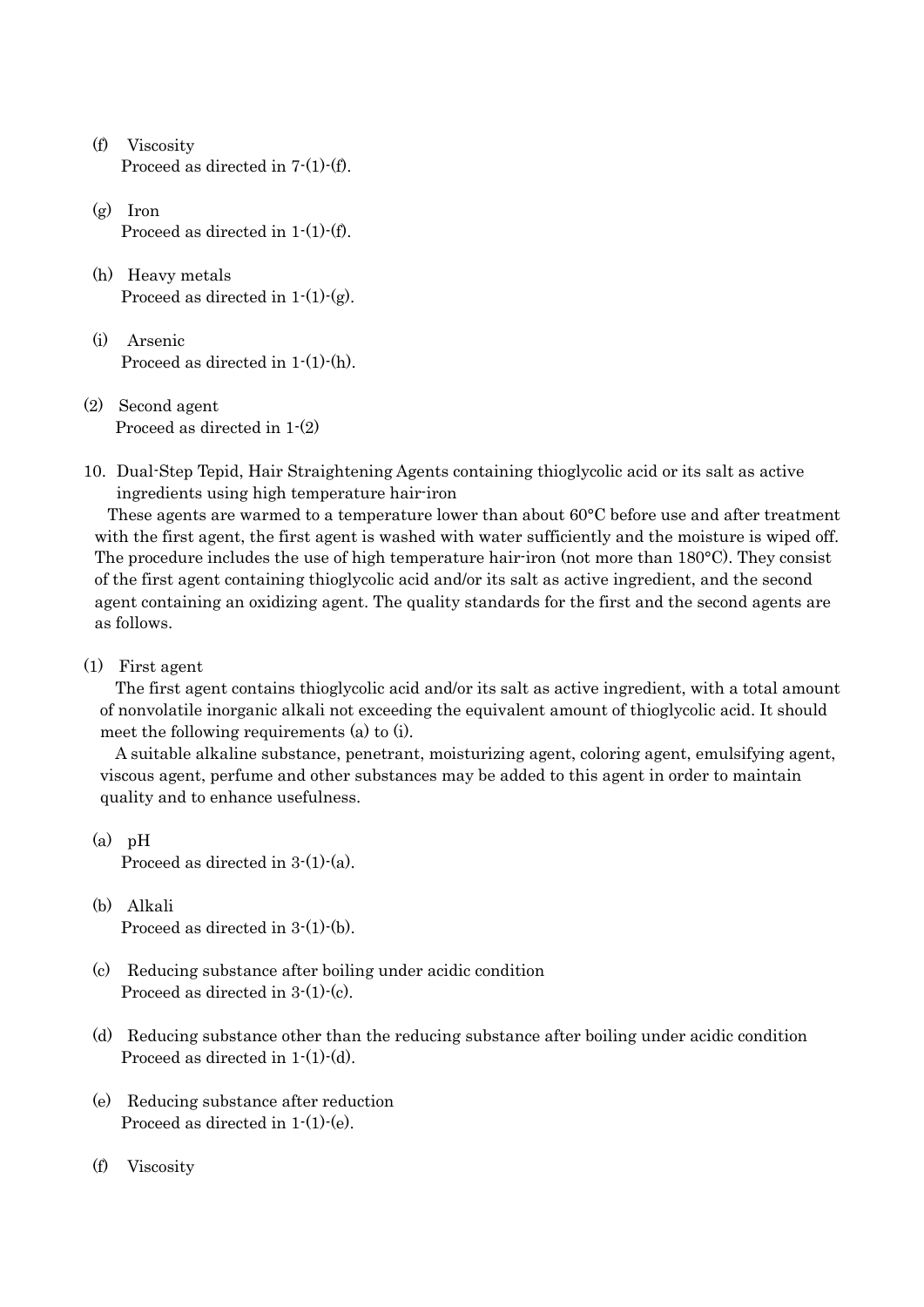Proceed as directed in 7-(1)-(f).

- $(g)$  Iron Proceed as directed in 1-(1)-(f).
- (h) Heavy metals Proceed as directed in  $1-(1)-(g)$ .
- (i) Arsenic Proceed as directed in 1-(1)-(h).
- (2) Second agent Proceed as directed in 1-(2)
- 11. Reagents, Test Solutions and Standard Solutions The reagents, test solutions and standard solutions used in the tests in 1, 2, 3, 4, 5, 6, 7, 8, 9 and

10 above are shown as follows unless otherwise specified.

- (1) Reagents and Test solutions
- (a) Zinc powder (85), ammonia solution (28), 1 mol/L hydrochloric acid TS, 5 mol/L hydrochloric acid TS, hydrochloric acid, dilute hydrochloric acid, perchloric acid, dilute acetic acid, ammonium oxalate, nitric acid, starch TS, methyl orange TS, methyl red TS, mercaptoacetic acid, potassium iodide, potassium iodide TS, sodium lauryl sulfate, sulfuric acid and dilute sulfuric acid

As specified in the Reagents and Test Solutions of the JSQI General Tests.

- (b) 3 mol/L ammonia solution To 61 mL of strong ammonia solution (JSQI reagent) add water to make 300 mL.
- (c) 30 % Sulfuric acid

Cautiously add 17.1 mL of sulfuric acid (JSQI reagent) to 30 mL of water, cool and dilute with water to make 100 mL.

- (2) Standard solution
- (a) 0.1 mol/L hydrochloric acid, 0.1 mol/L sodium thiosulfate and 0.05 mol/L iodine solution As specified in the Standard Solutions for Volumetric Analysis of the JSQI General Tests.
- (b) Standard lead solution As specified in the Standard Solutions of JSQI General Tests.
- (c) Standard Iron solution

Dissolve 0.7021 g of ammonium iron (II) sulfate hexahydrate (JSQI reagent), accurately weighed, in 50 mL of water, add 20 mL of sulfuric acid, then add dropwise 0.6% potassium permanganate solution (prepared by dissolving 0.6 g of potassium permanganate (JSQI reagent) in water to make 100 mL) with warming until the pale red color of the solutions persists, cool and add water to make exactly 1000 mL. Take 10 mL of this solution in a 100-mL volumetric flask and add water to make 100 mL.

12. Remarks